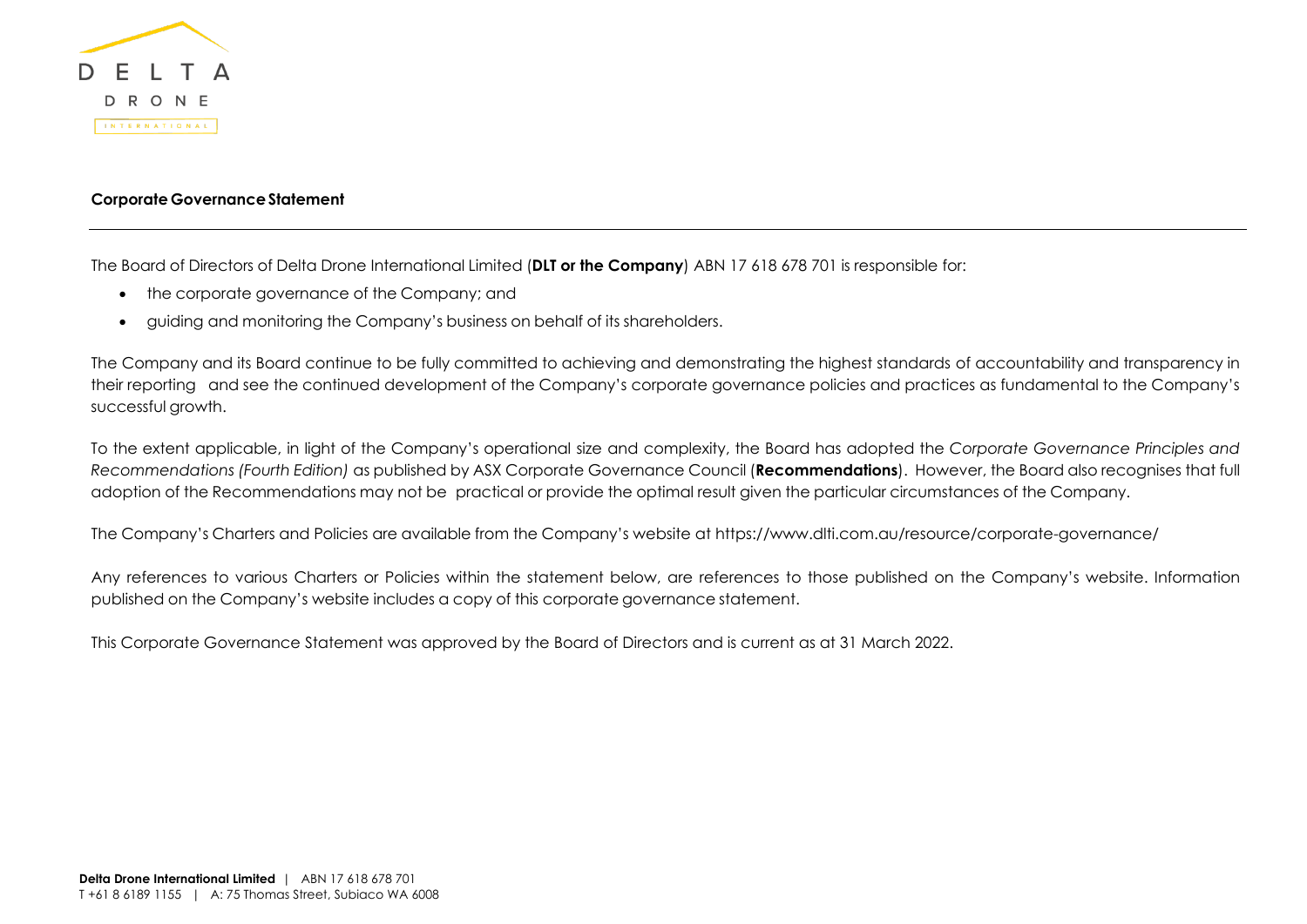|     | <b>Recommendation</b>                                                                                                                                                                                                                                                                                                                               |     | <b>Comment</b>                                                                                                                                                                                                                                                                                                                                                                                                                                                                                                                                                                                                                                                                                                                                                                                                                                                                                                            |  |  |
|-----|-----------------------------------------------------------------------------------------------------------------------------------------------------------------------------------------------------------------------------------------------------------------------------------------------------------------------------------------------------|-----|---------------------------------------------------------------------------------------------------------------------------------------------------------------------------------------------------------------------------------------------------------------------------------------------------------------------------------------------------------------------------------------------------------------------------------------------------------------------------------------------------------------------------------------------------------------------------------------------------------------------------------------------------------------------------------------------------------------------------------------------------------------------------------------------------------------------------------------------------------------------------------------------------------------------------|--|--|
|     | Principle 1: Lay solid foundations for management and oversight                                                                                                                                                                                                                                                                                     |     |                                                                                                                                                                                                                                                                                                                                                                                                                                                                                                                                                                                                                                                                                                                                                                                                                                                                                                                           |  |  |
|     |                                                                                                                                                                                                                                                                                                                                                     |     | A listed entity should clearly delineate the respective roles and responsibilities of its board and management and regularly review their performance.                                                                                                                                                                                                                                                                                                                                                                                                                                                                                                                                                                                                                                                                                                                                                                    |  |  |
| 1.1 | A listed entity should have and disclose a board charter<br>setting out:<br>the respective roles and responsibilities of its board<br>(a)<br>and management; and<br>those matters expressly reserved to the board and<br>(b)<br>those delegated to management.                                                                                      | Yes | <b>The Board</b><br>DLT's constitution ("Constitution") provides that the business of DLT will be<br>managed by the Board, operating under the Board Charter. The key roles<br>and responsibilities of the Board are set out in the Board Charter.<br><b>Senior management</b><br>The Board Charter also sets out the key roles and responsibilities of senior<br>management, including those specifically delegated to the Chief Executive<br>Officer. The Board considers that the Company is not currently of a size, nor<br>are its affairs of such complexity to justify the formation of separate<br>committees at this time including audit and risk, remuneration or nomination<br>committees, preferring at this stage to manage the Company through the<br>full Board of Directors. The Board assumes the responsibilities normally<br>delegated to the audit and risk, remuneration and nomination Committees. |  |  |
| 1.2 | A listed entity should:<br>undertake appropriate checks before appointing<br>(a)<br>a director or senior executive or putting someone<br>forward for election as a director; and<br>provide security holders with all material<br>(b)<br>information in its possession relevant to a decision<br>on whether or not to elect or re-elect a director. | Yes | The process for the selection, appointment and re-appointment of Directors<br>is set out in Company's Constitution, the Remuneration Committee Charter<br>and the Nomination Committee Charter. The Company undertakes<br>appropriate checks before appointing a Director or senior executive, or<br>putting someone forward for election as a Director.<br>Under the Nomination Committee Charter, shareholders are required to be<br>provided with all material information in the Committee's possession relevant<br>to a decision on whether or not to elect or re-elect a Director.                                                                                                                                                                                                                                                                                                                                  |  |  |
| 1.3 | A listed entity should have a written agreement with<br>each director and senior executive setting out the terms<br>of their appointment.                                                                                                                                                                                                           | Yes | The Nomination Committee Charter requires that each Board member and<br>each senior executive must enter into a written agreement with the<br>Company setting out the terms and conditions of their appointment. The<br>Company has written agreements in place with each Director and senior<br>executive setting out the terms of their appointment.                                                                                                                                                                                                                                                                                                                                                                                                                                                                                                                                                                    |  |  |
| 1.4 | The company secretary of a listed entity should be<br>accountable directly to the board, through the chair,<br>on all matters to do with the proper functioning of the<br>board.                                                                                                                                                                    | Yes | The Company Secretary is accountable to the Board through the Chairman<br>and the decision to appoint or remove the company secretary must be<br>made or approved by the Board.<br>The Company Secretary provides guidance to the Board on corporate<br>governance matters, the application of the Company's Constitution, the ASX<br>Listing Rules and other applicable laws. When requested by the Board, the<br>Company Secretary will facilitate the flow of information of the Board,                                                                                                                                                                                                                                                                                                                                                                                                                                |  |  |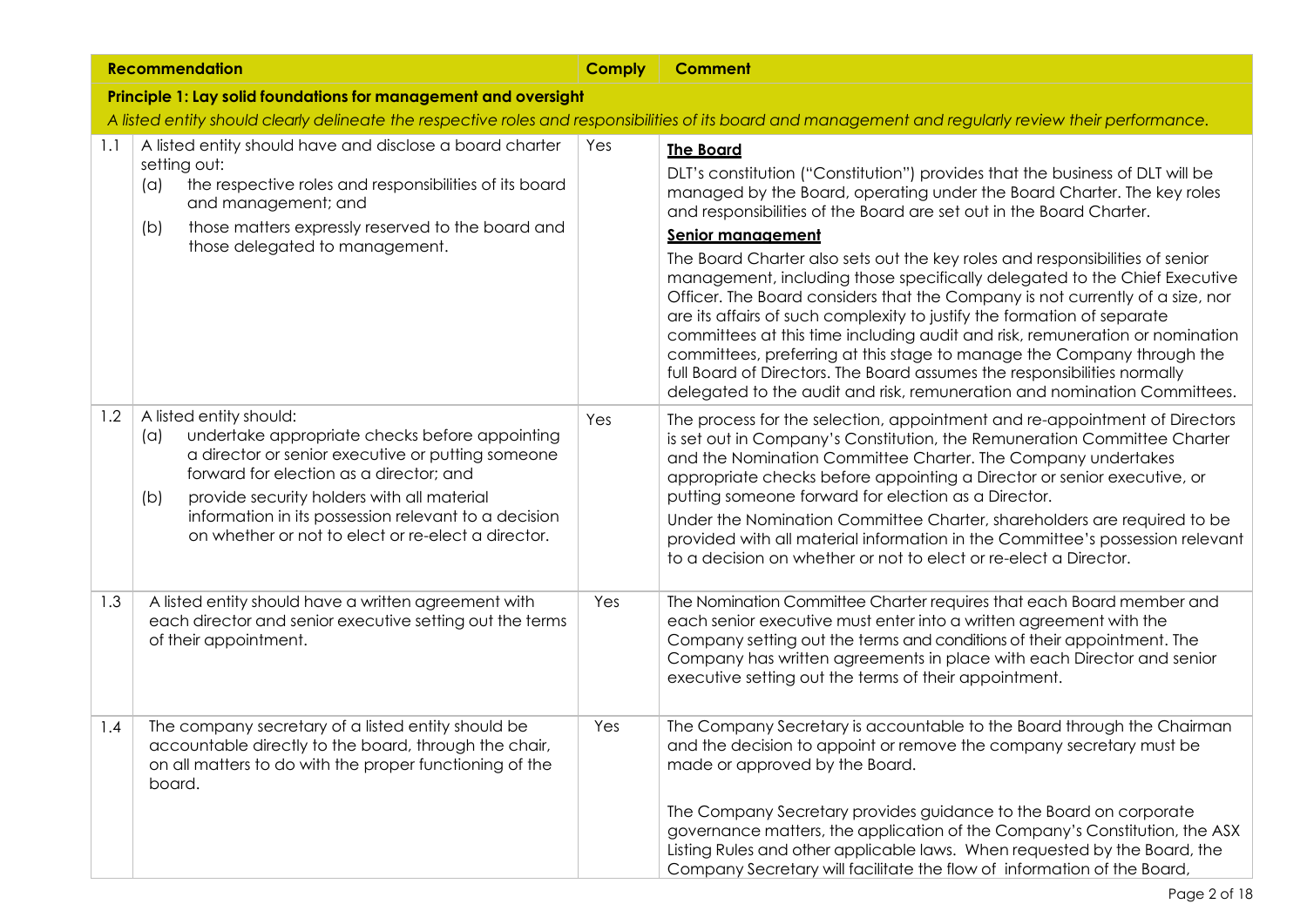|     | <b>Recommendation</b>                                                                                                                                                                                                                                                                                                                                                                                                                                                                                                                                                                                                                                                                                                                                                                                                                                                                                                                                                          | <b>Comply</b> | <b>Comment</b>                                                                                                                                                                                                                                                                                                                                                                                                                                                                                                                                                                                                                                                                                                                                                                                                                                                                                                                                                                                                                                                                                                                                                                                                                                                                                                                                                                                                                                                                                                                                                                                                                                                                                                                                                                                                                                                                                         |
|-----|--------------------------------------------------------------------------------------------------------------------------------------------------------------------------------------------------------------------------------------------------------------------------------------------------------------------------------------------------------------------------------------------------------------------------------------------------------------------------------------------------------------------------------------------------------------------------------------------------------------------------------------------------------------------------------------------------------------------------------------------------------------------------------------------------------------------------------------------------------------------------------------------------------------------------------------------------------------------------------|---------------|--------------------------------------------------------------------------------------------------------------------------------------------------------------------------------------------------------------------------------------------------------------------------------------------------------------------------------------------------------------------------------------------------------------------------------------------------------------------------------------------------------------------------------------------------------------------------------------------------------------------------------------------------------------------------------------------------------------------------------------------------------------------------------------------------------------------------------------------------------------------------------------------------------------------------------------------------------------------------------------------------------------------------------------------------------------------------------------------------------------------------------------------------------------------------------------------------------------------------------------------------------------------------------------------------------------------------------------------------------------------------------------------------------------------------------------------------------------------------------------------------------------------------------------------------------------------------------------------------------------------------------------------------------------------------------------------------------------------------------------------------------------------------------------------------------------------------------------------------------------------------------------------------------|
|     |                                                                                                                                                                                                                                                                                                                                                                                                                                                                                                                                                                                                                                                                                                                                                                                                                                                                                                                                                                                |               | between the Board and senior executives.                                                                                                                                                                                                                                                                                                                                                                                                                                                                                                                                                                                                                                                                                                                                                                                                                                                                                                                                                                                                                                                                                                                                                                                                                                                                                                                                                                                                                                                                                                                                                                                                                                                                                                                                                                                                                                                               |
|     |                                                                                                                                                                                                                                                                                                                                                                                                                                                                                                                                                                                                                                                                                                                                                                                                                                                                                                                                                                                |               | The role of the Company Secretary is outlined in the Board Charter.                                                                                                                                                                                                                                                                                                                                                                                                                                                                                                                                                                                                                                                                                                                                                                                                                                                                                                                                                                                                                                                                                                                                                                                                                                                                                                                                                                                                                                                                                                                                                                                                                                                                                                                                                                                                                                    |
| 1.5 | A listed entity should:<br>have and disclose a diversity policy;<br>(a)<br>through its board or a committee of the board, set<br>(b)<br>measurable objectives for achieving gender<br>diversity in the composition of its board, senior<br>executives and workforce generally; and<br>disclose in relation to each reporting period:<br>(C)<br>the measurable objectives set out for that<br>(1)<br>period to achieve gender diversity;<br>the entity's progress towards achieving those<br>(2)<br>objectives; and<br>either:<br>(3)<br>the respective proportions of men and<br>(A)<br>women on the board, in senior<br>executive positions and across the<br>whole workforce (including how the<br>entity has defined "senior executive"<br>for these purposes); or<br>if the entity is a "relevant employer"<br>(B)<br>under the Workplace Gender Equality<br>Act, the entity's most recent "Gender<br>Equality Indicators", as defined in and<br>published under that Act. | Partial       | The Company has a Diversity Policy which provides a framework for the<br>Company to achieve:<br>a diverse and skilled workforce, leading to continuous improvement in<br>$(\alpha)$<br>service delivery and achievement of corporate goals;<br>a workplace culture characterised by inclusive practices and<br>(b)<br>behaviours for the benefit of all staff;<br>an inclusive workplace where discrimination, harassment, vilification<br>(c)<br>and victimisation cannot and will not be tolerated;<br>improved employment, talent management and career development<br>(d)<br>opportunities for women;<br>enhanced recruitment practices whereby the best person for the job is<br>(e)<br>employed, which requires the consideration of a broad and diverse<br>pool of talent;<br>a work environment that values and utilises the contributions of<br>(f)<br>employees with diverse backgrounds, experiences and perspectives<br>through improved awareness of the benefits of workforce diversity and<br>successful management of diversity; and<br>awareness in all staff of their rights and responsibilities with regards to<br>(g)<br>fairness, equity and respect for all aspects of diversity,<br>(Collectively, the Objectives).<br>The Board is responsible for developing measurable objectives and strategies<br>to meet the objectives of the Diversity Policy (Measurable Objectives) and<br>monitoring the progress of the Measurable Objectives through the<br>monitoring, evaluation and reporting mechanisms listed below. The Board<br>may also set Measurable Objectives for achieving gender diversity and<br>monitor their achievement.<br>The Board will conduct all Board appointment processes in a manner that<br>promotes gender diversity, including establishing a structured approach for<br>identifying a pool of candidates, using external experts where necessary. |
|     |                                                                                                                                                                                                                                                                                                                                                                                                                                                                                                                                                                                                                                                                                                                                                                                                                                                                                                                                                                                |               | The Company's diversity strategies include:<br>recruiting from a diverse pool of candidates for all positions, including<br>(a)                                                                                                                                                                                                                                                                                                                                                                                                                                                                                                                                                                                                                                                                                                                                                                                                                                                                                                                                                                                                                                                                                                                                                                                                                                                                                                                                                                                                                                                                                                                                                                                                                                                                                                                                                                        |
|     |                                                                                                                                                                                                                                                                                                                                                                                                                                                                                                                                                                                                                                                                                                                                                                                                                                                                                                                                                                                |               | senior management and the Board;                                                                                                                                                                                                                                                                                                                                                                                                                                                                                                                                                                                                                                                                                                                                                                                                                                                                                                                                                                                                                                                                                                                                                                                                                                                                                                                                                                                                                                                                                                                                                                                                                                                                                                                                                                                                                                                                       |
|     |                                                                                                                                                                                                                                                                                                                                                                                                                                                                                                                                                                                                                                                                                                                                                                                                                                                                                                                                                                                |               | reviewing succession plans to ensure an appropriate focus on diversity;<br>(b)<br>identifying specific factors to take account of in recruitment and<br>(c)                                                                                                                                                                                                                                                                                                                                                                                                                                                                                                                                                                                                                                                                                                                                                                                                                                                                                                                                                                                                                                                                                                                                                                                                                                                                                                                                                                                                                                                                                                                                                                                                                                                                                                                                            |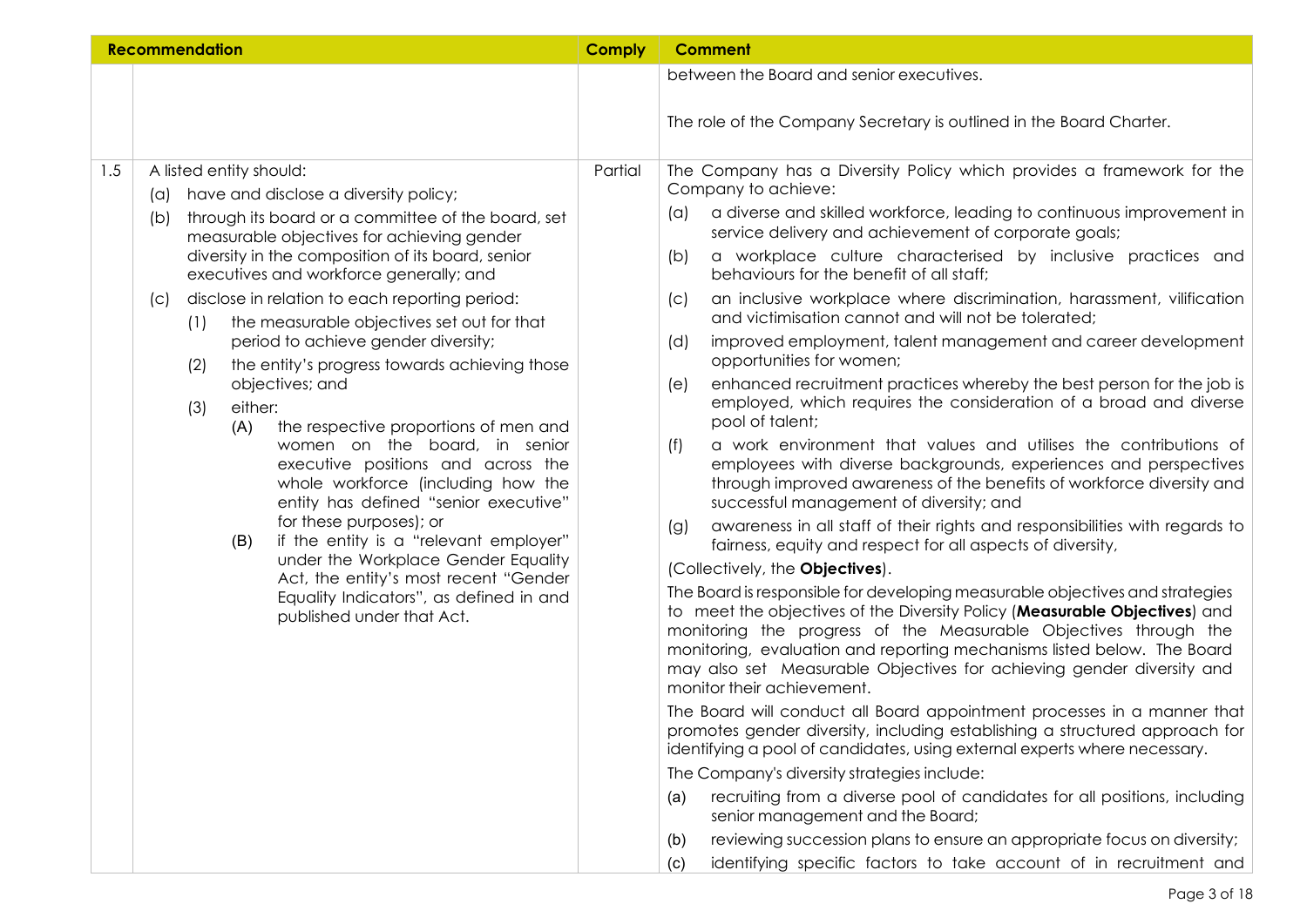|     | <b>Recommendation</b>                                                                                                                                                                                                                                                                                                                                                    | <b>Comply</b> | <b>Comment</b>                                                                                                                                                                                                                                                                                                                                                                                                                                                                      |
|-----|--------------------------------------------------------------------------------------------------------------------------------------------------------------------------------------------------------------------------------------------------------------------------------------------------------------------------------------------------------------------------|---------------|-------------------------------------------------------------------------------------------------------------------------------------------------------------------------------------------------------------------------------------------------------------------------------------------------------------------------------------------------------------------------------------------------------------------------------------------------------------------------------------|
|     |                                                                                                                                                                                                                                                                                                                                                                          |               | selection processes to encourage diversity;<br>developing programs to develop a broader pool of skilled and<br>(d)<br>experienced senior management and Board candidates, including,<br>workplace development programs, mentoring programs and targeted<br>training and development;                                                                                                                                                                                                |
|     |                                                                                                                                                                                                                                                                                                                                                                          |               | developing a culture which takes account of domestic responsibilities of<br>(e)<br>employees; and                                                                                                                                                                                                                                                                                                                                                                                   |
|     |                                                                                                                                                                                                                                                                                                                                                                          |               | any other strategies the Board develops from time to time.<br>(f)                                                                                                                                                                                                                                                                                                                                                                                                                   |
|     |                                                                                                                                                                                                                                                                                                                                                                          |               | The Board supports achieving gender diversity and has integrated it as part of its<br>recruitment process across the Company. However, the Board has not yet<br>established Measurable Objectives for achieving gender diversity due to the<br>Company's level of operations.                                                                                                                                                                                                       |
|     |                                                                                                                                                                                                                                                                                                                                                                          |               | The proportion of women employees (not including contract or temporary<br>staff), in senior executive positions and women on the Board as at the date of<br>this Statement is as follows:                                                                                                                                                                                                                                                                                           |
|     |                                                                                                                                                                                                                                                                                                                                                                          |               | <b>Proportion of Women</b>                                                                                                                                                                                                                                                                                                                                                                                                                                                          |
|     |                                                                                                                                                                                                                                                                                                                                                                          |               | Whole Organisation (Excluding NEDs)<br>29.8%                                                                                                                                                                                                                                                                                                                                                                                                                                        |
|     |                                                                                                                                                                                                                                                                                                                                                                          |               | <b>Snr Executive Positions</b><br>Nil                                                                                                                                                                                                                                                                                                                                                                                                                                               |
|     |                                                                                                                                                                                                                                                                                                                                                                          |               | Nil<br>Non-Executive Directors                                                                                                                                                                                                                                                                                                                                                                                                                                                      |
|     |                                                                                                                                                                                                                                                                                                                                                                          |               | Senior Executive's are those executives noted as Key Management<br>Personnel as disclosed within the Annual Report.<br>The Company is not a 'relevant employer' for the purposes of the<br>Workplace Gender Equality Act 2012 and therefore no Gender Equality<br>Indicators are to be disclosed.                                                                                                                                                                                   |
| 1.6 | A listed entity should:<br>have and disclose a process for periodically<br>$(\alpha)$<br>evaluating the performance of the board, its<br>committees and individual directors; and<br>disclose, in relation to each reporting period<br>(b)<br>whether a performance evaluation was<br>undertaken in accordance with that process<br>during or in respect of that period. | Yes           | The Company has established a Performance Evaluation Policy. The<br>Company's Nomination Committee (or, in its absence, the Board) is<br>responsible for evaluating the performance of the Board, its committees an<br>individual Directors on an annual basis. It may do so with the aid of an<br>independent advisor.<br>The Company is required under its policies to disclose whether or not<br>performance evaluations were conducted during the relevant reporting<br>period. |
|     |                                                                                                                                                                                                                                                                                                                                                                          |               | A performance evaluation of the individual Directors was not conducted<br>during the reporting period.                                                                                                                                                                                                                                                                                                                                                                              |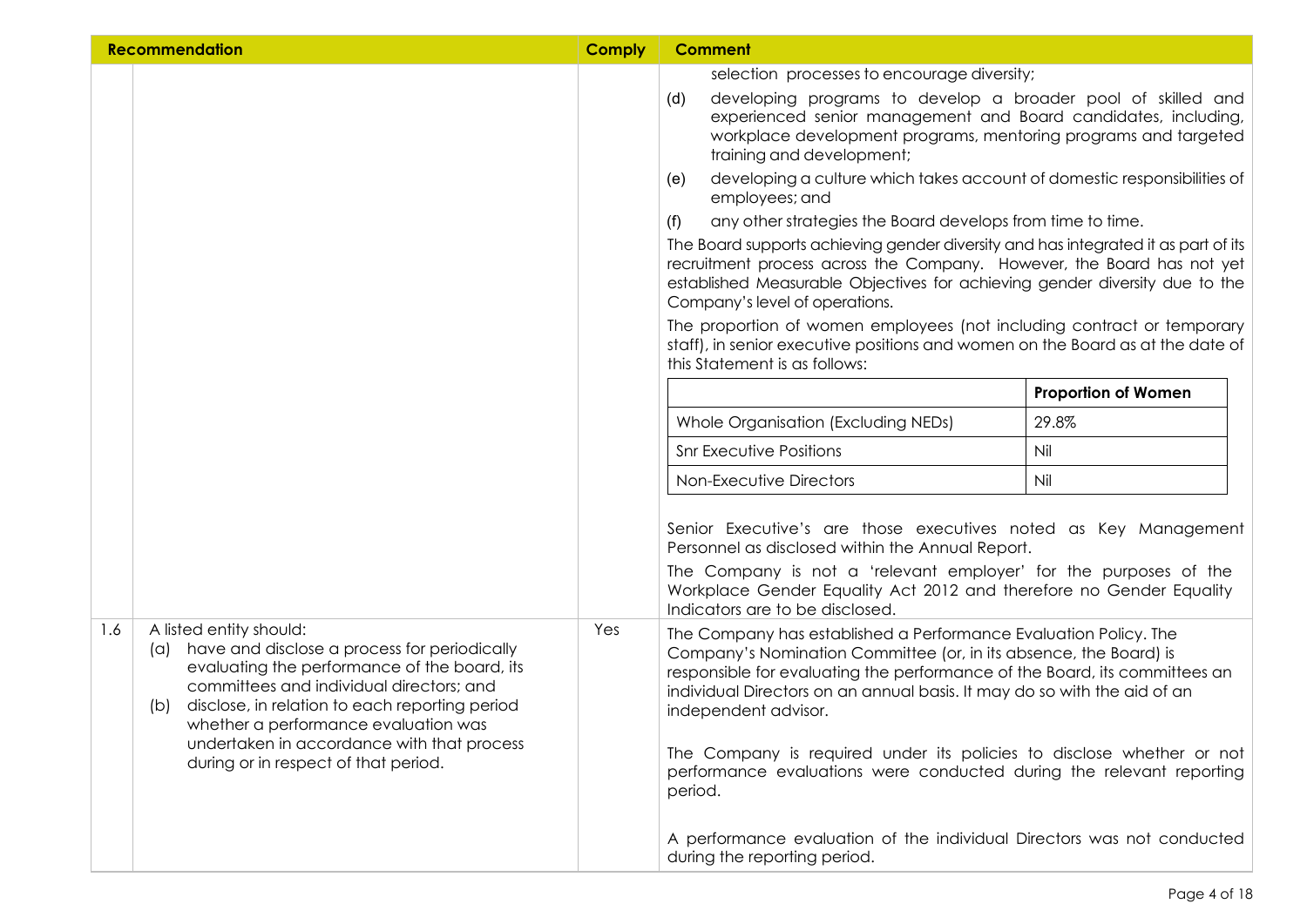| <b>Recommendation</b> |                                                                                                                                                                                                                                                                                 | <b>Comply</b> | <b>Comment</b>                                                                                                                                                                                                                                                                                                                          |
|-----------------------|---------------------------------------------------------------------------------------------------------------------------------------------------------------------------------------------------------------------------------------------------------------------------------|---------------|-----------------------------------------------------------------------------------------------------------------------------------------------------------------------------------------------------------------------------------------------------------------------------------------------------------------------------------------|
| 1.7                   | A listed entity should:<br>have and disclose a process for evaluating the<br>$(\alpha)$<br>performance of its senior executives at least once<br>every reporting period; and<br>disclose for each reporting period whether a<br>(b)<br>performance evaluation was undertaken in | Yes           | The Company has established a Performance Evaluation Policy. The<br>Company's Nomination Committee (or, in its absence, the Board) is<br>responsible for evaluating the Company's senior executives on an annual<br>basis.                                                                                                              |
|                       | accordance with that process during or in respect<br>of that period.                                                                                                                                                                                                            |               | The Company's Remuneration Committee (or, in its absence, the Board) is<br>responsible for evaluating the remuneration of the Company's senior<br>executives on an annual basis. A senior executive, for these purposes,<br>means key management personnel (as defined in the Corporations Act)<br>other than a non-executive director. |
|                       |                                                                                                                                                                                                                                                                                 |               | The Company is required under its policies to disclose whether or not<br>performance evaluations were conducted during the relevant reporting<br>period.                                                                                                                                                                                |
|                       |                                                                                                                                                                                                                                                                                 |               | A performance evaluation of the senior executives was not conducted during<br>the reporting period.                                                                                                                                                                                                                                     |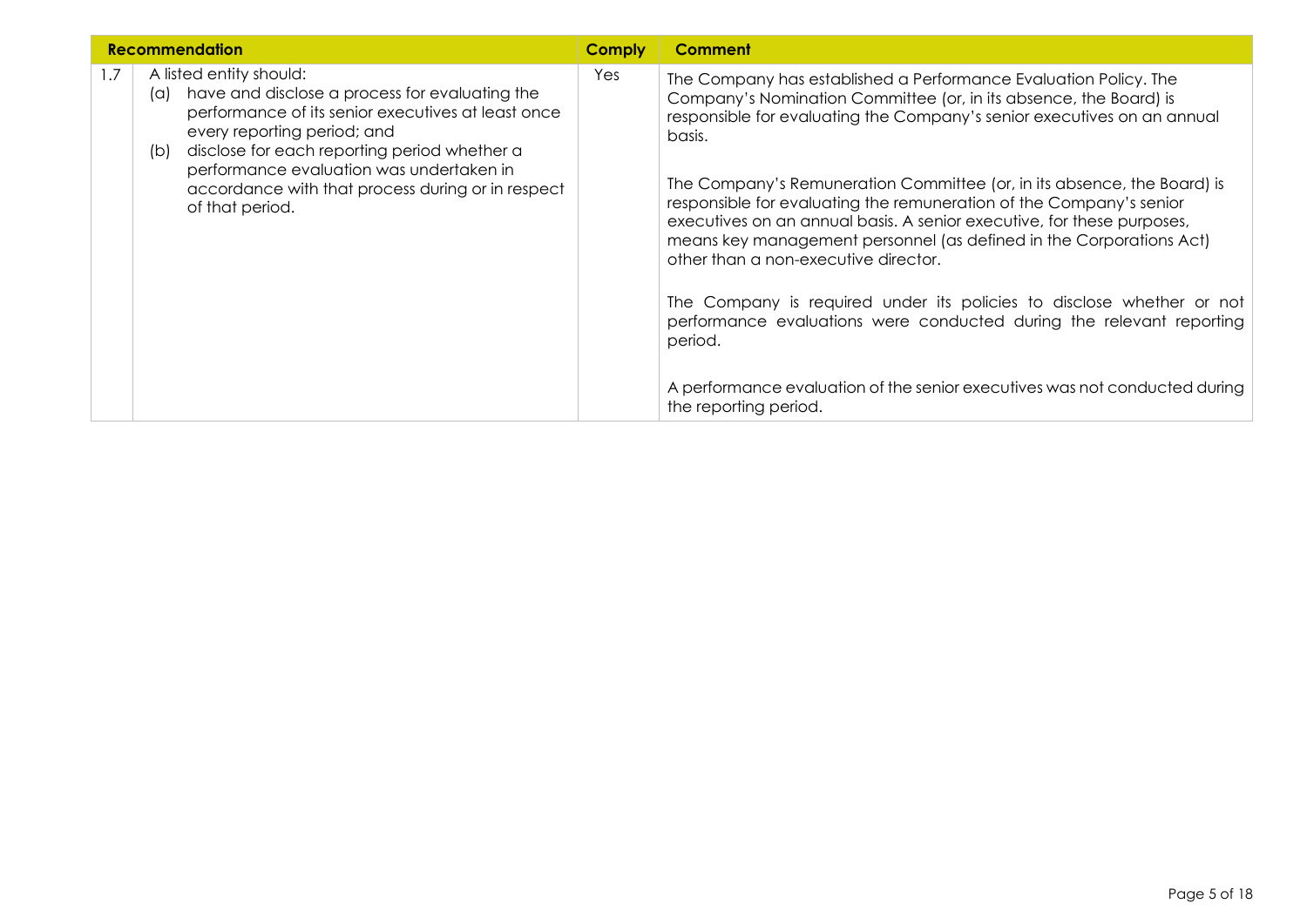|                                                                | <b>Recommendation</b>                                                                                                                                                                                                                                                                                                                                                                                                                                                                                                                                                                                                                                                                                                                                                                                                                                                                           | <b>Comply</b> | <b>Comment</b>                                                                                                                                                                                                                                                                                                                                                                                                                                                                                                                                                                                                                                                                                                                                                                                                                                                                                                                                                                                                                                                                                                                                                                                                                                                                                                            |  |
|----------------------------------------------------------------|-------------------------------------------------------------------------------------------------------------------------------------------------------------------------------------------------------------------------------------------------------------------------------------------------------------------------------------------------------------------------------------------------------------------------------------------------------------------------------------------------------------------------------------------------------------------------------------------------------------------------------------------------------------------------------------------------------------------------------------------------------------------------------------------------------------------------------------------------------------------------------------------------|---------------|---------------------------------------------------------------------------------------------------------------------------------------------------------------------------------------------------------------------------------------------------------------------------------------------------------------------------------------------------------------------------------------------------------------------------------------------------------------------------------------------------------------------------------------------------------------------------------------------------------------------------------------------------------------------------------------------------------------------------------------------------------------------------------------------------------------------------------------------------------------------------------------------------------------------------------------------------------------------------------------------------------------------------------------------------------------------------------------------------------------------------------------------------------------------------------------------------------------------------------------------------------------------------------------------------------------------------|--|
| Principle 2: Structure the Board to be effective and add value |                                                                                                                                                                                                                                                                                                                                                                                                                                                                                                                                                                                                                                                                                                                                                                                                                                                                                                 |               |                                                                                                                                                                                                                                                                                                                                                                                                                                                                                                                                                                                                                                                                                                                                                                                                                                                                                                                                                                                                                                                                                                                                                                                                                                                                                                                           |  |
|                                                                |                                                                                                                                                                                                                                                                                                                                                                                                                                                                                                                                                                                                                                                                                                                                                                                                                                                                                                 |               | The board of a listed entity should be of an appropriate size and collectively have the skills, commitment and knowledge of the entity and the industry in                                                                                                                                                                                                                                                                                                                                                                                                                                                                                                                                                                                                                                                                                                                                                                                                                                                                                                                                                                                                                                                                                                                                                                |  |
|                                                                | which it operates, to enable it to discharge its duties effectively and to add value.                                                                                                                                                                                                                                                                                                                                                                                                                                                                                                                                                                                                                                                                                                                                                                                                           |               |                                                                                                                                                                                                                                                                                                                                                                                                                                                                                                                                                                                                                                                                                                                                                                                                                                                                                                                                                                                                                                                                                                                                                                                                                                                                                                                           |  |
| 2.1                                                            | The board of a listed entity should:<br>have a nomination committee which:<br>$(\alpha)$<br>has at least three members, a majority of<br>(1)<br>whom are independent directors; and<br>is chaired by an independent director,<br>(2)<br>and disclose:<br>the charter of the committee;<br>(3)<br>the members of the committee; and<br>(4)<br>(5)<br>as at the end of each reporting period, the<br>number of times the committee met<br>throughout the period and the individual<br>attendances of the members at those<br>meetings; or<br>if it does not have a nomination committee,<br>(b)<br>disclose that fact and the processes it employs to<br>address board succession issues and to ensure<br>that the board has the appropriate balance of<br>skills, knowledge, experience, independence and<br>diversity to enable it to discharge its duties and<br>responsibilities effectively. | Yes           | The Company does not have a Nomination Committee. The Board has<br>adopted a Nomination Committee Charter, which provides for the<br>creation of a Nomination Committee. The Nomination Committee (if it is<br>considered it will benefit the Company), must be established with at least<br>three members, a majority of whom are independent Directors, and which<br>must be chaired by an independent director.<br>The Board considers that the Company will not currently benefit from the<br>establishment of a Nomination Committee. In accordance with the<br>Company's Board Charter, the Board carries out the duties that would<br>ordinarily be carried out by the Nomination Committee under the<br>Nomination Committee Charter, including the following processes to<br>address succession issues and to ensure the Board has the appropriate<br>balance of skills, experience, independence and knowledge of the entity<br>to enable it to discharge its duties and responsibilities effectively:<br>devoting time at least annually to discuss Board succession issues and<br>a)<br>updating the Company's Board skills matrix; and<br>all Board members being involved in the Company's nomination<br>b<br>process, to the maximum extent permitted under the Corporations<br>Act and ASX Listing Rules. |  |
| $2.2\phantom{0}$                                               | A listed entity should have and disclose a board skills<br>matrix setting out the mix of skills and diversity that the<br>board currently has or is looking to achieve in its<br>membership.                                                                                                                                                                                                                                                                                                                                                                                                                                                                                                                                                                                                                                                                                                    | No.           | The Company has not developed a Board skills matrix setting out the mix<br>of skills that the Board currently has and is looking to achieve in its<br>membership.<br>The Directors are satisfied that the composition and structure of the Board<br>currently meets the needs of the Company's operations and a review will<br>be undertaken should the nature of those operations change.                                                                                                                                                                                                                                                                                                                                                                                                                                                                                                                                                                                                                                                                                                                                                                                                                                                                                                                                |  |
| 2.3                                                            | A listed entity should disclose:<br>the names of the directors considered by the<br>(a)<br>board to be independent directors;<br>if a director has an interest, position or relationship<br>(b)<br>of the type described in box 2.3 but the board is of                                                                                                                                                                                                                                                                                                                                                                                                                                                                                                                                                                                                                                         | Yes           | The Board may determine that a director is independent not with standing<br>the existence of an interest, position, association or relationship of the kind<br>identified in the examples listed under Recommendation 2.3 of the ASX<br>Principles and Recommendations.                                                                                                                                                                                                                                                                                                                                                                                                                                                                                                                                                                                                                                                                                                                                                                                                                                                                                                                                                                                                                                                   |  |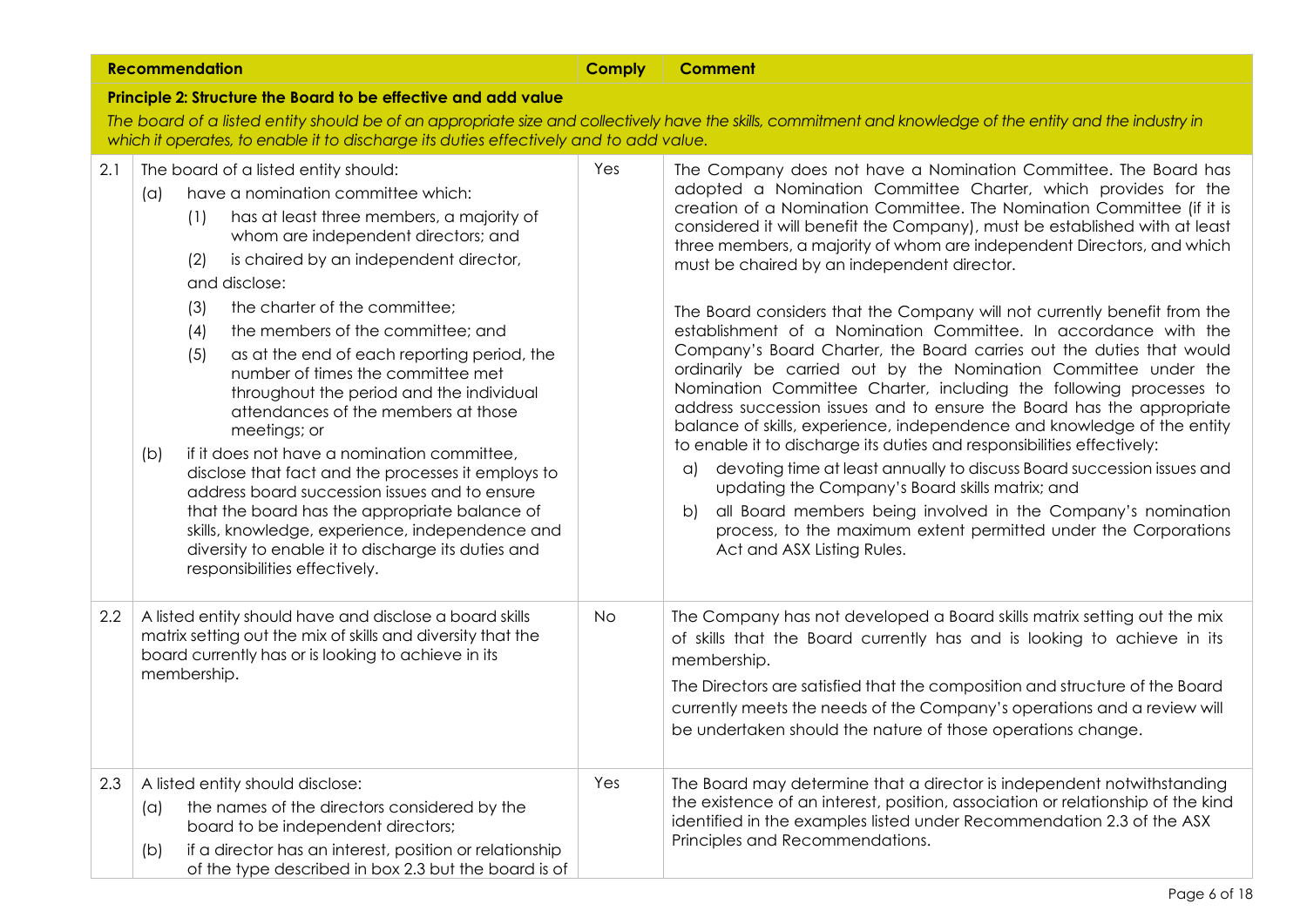|     | <b>Recommendation</b>                                                                                                                                                                                                                                                             | <b>Comply</b> | <b>Comment</b>                                                                                                                                                                                                                                                                                                                                                                                                                                                                                                                                                                                                                                                                                                                                                                                                          |
|-----|-----------------------------------------------------------------------------------------------------------------------------------------------------------------------------------------------------------------------------------------------------------------------------------|---------------|-------------------------------------------------------------------------------------------------------------------------------------------------------------------------------------------------------------------------------------------------------------------------------------------------------------------------------------------------------------------------------------------------------------------------------------------------------------------------------------------------------------------------------------------------------------------------------------------------------------------------------------------------------------------------------------------------------------------------------------------------------------------------------------------------------------------------|
|     | the opinion that it does not compromise the<br>independence of the director, the nature of the<br>interest, position, association or relationship in<br>question and an explanation of why the board is<br>of that opinion; and<br>the length of service of each director.<br>(c) |               | The Board Charter requires the disclosure of the names of Directors<br>considered by the Board to be independent. DLT has adopted a definition<br>of 'independence' for Directors that is consistent with the Recommendations.<br>The Board considers that Messrs Gorenstein and Donner are independent.<br>Messrs Arazi and Singleton were also considered to be independent but they<br>ceased their engagement with the Company during the reporting period.<br>Messrs Attias and Clark are not considered to be independent due to their<br>roles as executives within the Company.<br>Messrs Viguie and Clerc are not considered to be independent due to their<br>relationship with Delta Drone SA, which is a substantial holder and parent<br>entity of DLT.<br>The directors' length of service is as follows: |
|     |                                                                                                                                                                                                                                                                                   |               | <b>Executive Directors</b>                                                                                                                                                                                                                                                                                                                                                                                                                                                                                                                                                                                                                                                                                                                                                                                              |
|     |                                                                                                                                                                                                                                                                                   |               | Mr Eden Attias (appointed 13 June 2018)                                                                                                                                                                                                                                                                                                                                                                                                                                                                                                                                                                                                                                                                                                                                                                                 |
|     |                                                                                                                                                                                                                                                                                   |               | Mr Christopher Clark (appointed 3 December 2020)                                                                                                                                                                                                                                                                                                                                                                                                                                                                                                                                                                                                                                                                                                                                                                        |
|     |                                                                                                                                                                                                                                                                                   |               | <b>Independent Non-Executive Directors:</b>                                                                                                                                                                                                                                                                                                                                                                                                                                                                                                                                                                                                                                                                                                                                                                             |
|     |                                                                                                                                                                                                                                                                                   |               | Mr Stephen Gorenstein (appointed 17 October 2018)                                                                                                                                                                                                                                                                                                                                                                                                                                                                                                                                                                                                                                                                                                                                                                       |
|     |                                                                                                                                                                                                                                                                                   |               | Mr Clive Donner (appointed 14 July 2021)                                                                                                                                                                                                                                                                                                                                                                                                                                                                                                                                                                                                                                                                                                                                                                                |
|     |                                                                                                                                                                                                                                                                                   |               | Mr Dan Arazi (appointed 13 June 2018; ceased 21 June 2021)                                                                                                                                                                                                                                                                                                                                                                                                                                                                                                                                                                                                                                                                                                                                                              |
|     |                                                                                                                                                                                                                                                                                   |               | Mr Chris Singleton (appointed 1 January 2019; ceased 14 July 2021)                                                                                                                                                                                                                                                                                                                                                                                                                                                                                                                                                                                                                                                                                                                                                      |
|     |                                                                                                                                                                                                                                                                                   |               | <b>Non-Independent Non-Executive Directors</b>                                                                                                                                                                                                                                                                                                                                                                                                                                                                                                                                                                                                                                                                                                                                                                          |
|     |                                                                                                                                                                                                                                                                                   |               | Mr Christian Viguie (appointed 8 April 2021)                                                                                                                                                                                                                                                                                                                                                                                                                                                                                                                                                                                                                                                                                                                                                                            |
|     |                                                                                                                                                                                                                                                                                   |               | Mr Nicolas Clerc (appointed 8 April 2021)                                                                                                                                                                                                                                                                                                                                                                                                                                                                                                                                                                                                                                                                                                                                                                               |
| 2.4 | A majority of the board of a listed entity should be<br>independent directors.                                                                                                                                                                                                    | <b>No</b>     | DLT's Board Charter requires that, where practical, the majority of the Board<br>should be independent.                                                                                                                                                                                                                                                                                                                                                                                                                                                                                                                                                                                                                                                                                                                 |
|     |                                                                                                                                                                                                                                                                                   |               | The Board currently comprises a total of six Directors, of whom only Messrs<br>Gorenstein and Donner are considered to be independent. As such,<br>independent Directors are not currently a majority of the Board.                                                                                                                                                                                                                                                                                                                                                                                                                                                                                                                                                                                                     |
|     |                                                                                                                                                                                                                                                                                   |               | The Board does not currently consider an independent majority of the Board                                                                                                                                                                                                                                                                                                                                                                                                                                                                                                                                                                                                                                                                                                                                              |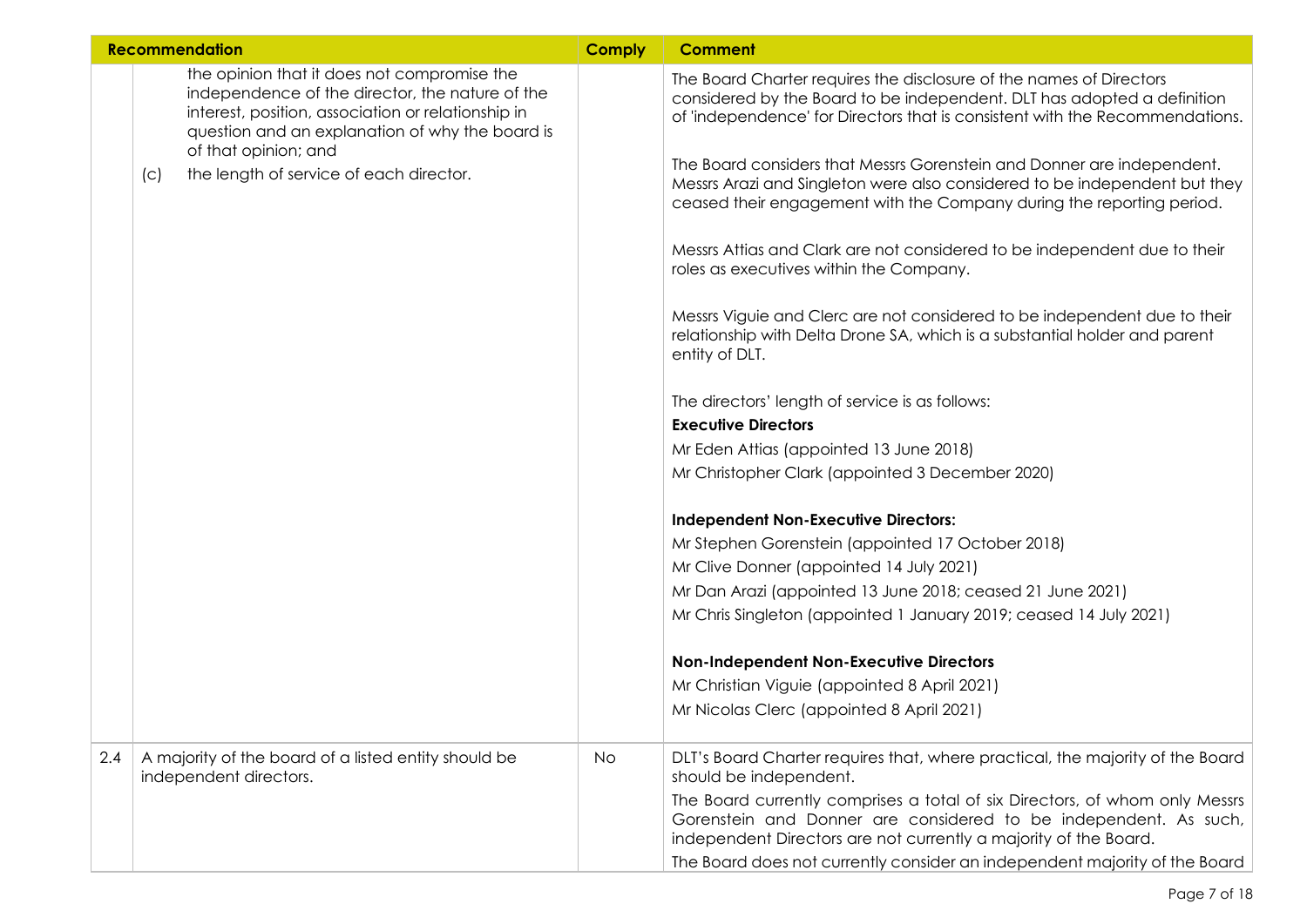| <b>Recommendation</b> |                                                                                                                                                                                                                                                                                               | <b>Comply</b> | Comment                                                                                                                                                                                                                                                                                                                                                                                                                                                                                                                                                                                                                            |
|-----------------------|-----------------------------------------------------------------------------------------------------------------------------------------------------------------------------------------------------------------------------------------------------------------------------------------------|---------------|------------------------------------------------------------------------------------------------------------------------------------------------------------------------------------------------------------------------------------------------------------------------------------------------------------------------------------------------------------------------------------------------------------------------------------------------------------------------------------------------------------------------------------------------------------------------------------------------------------------------------------|
|                       |                                                                                                                                                                                                                                                                                               |               | to be necessary as Messrs Viguie and Clerc bring a wealth of experience<br>within the drone services industry such that the executive team and the<br>business operation can be effectively managed.                                                                                                                                                                                                                                                                                                                                                                                                                               |
| 2.5                   | The chair of the board of a listed entity should be an<br>independent director and, in particular, should not be<br>the same person as the CEO of the entity.                                                                                                                                 | Partial       | The Board Charter provides that, where practical, the Chair of the Board<br>should be an independent Director and should not be the CEO/Managing<br>Director.<br>Mr Eden Attias holds the position as Executive Chairman of DLT and is not<br>considered to be independent.<br>Mr Christopher Clark holds the position of Chief Executive Officer and is not<br>considered to be independent.                                                                                                                                                                                                                                      |
| 2.6                   | A listed entity should have a program for inducting new<br>directors and for periodically reviewing whether there is<br>a need for existing directors to undertake professional<br>development to maintain the skills and knowledge<br>needed to perform their role as directors effectively. | Yes           | In accordance with the Company's Board Charter, the Nominations<br>Committee (or, in its absence, the Board) is responsible for the approval and<br>review of induction and continuing professional development programs and<br>procedures for Directors to ensure that they can effectively discharge their<br>responsibilities. The Company Secretary is responsible for facilitating<br>inductions and professional development.<br>New Directors are encouraged to engage in professional development<br>activities to develop and maintain the skills and knowledge needed to<br>perform their role as Directors effectively. |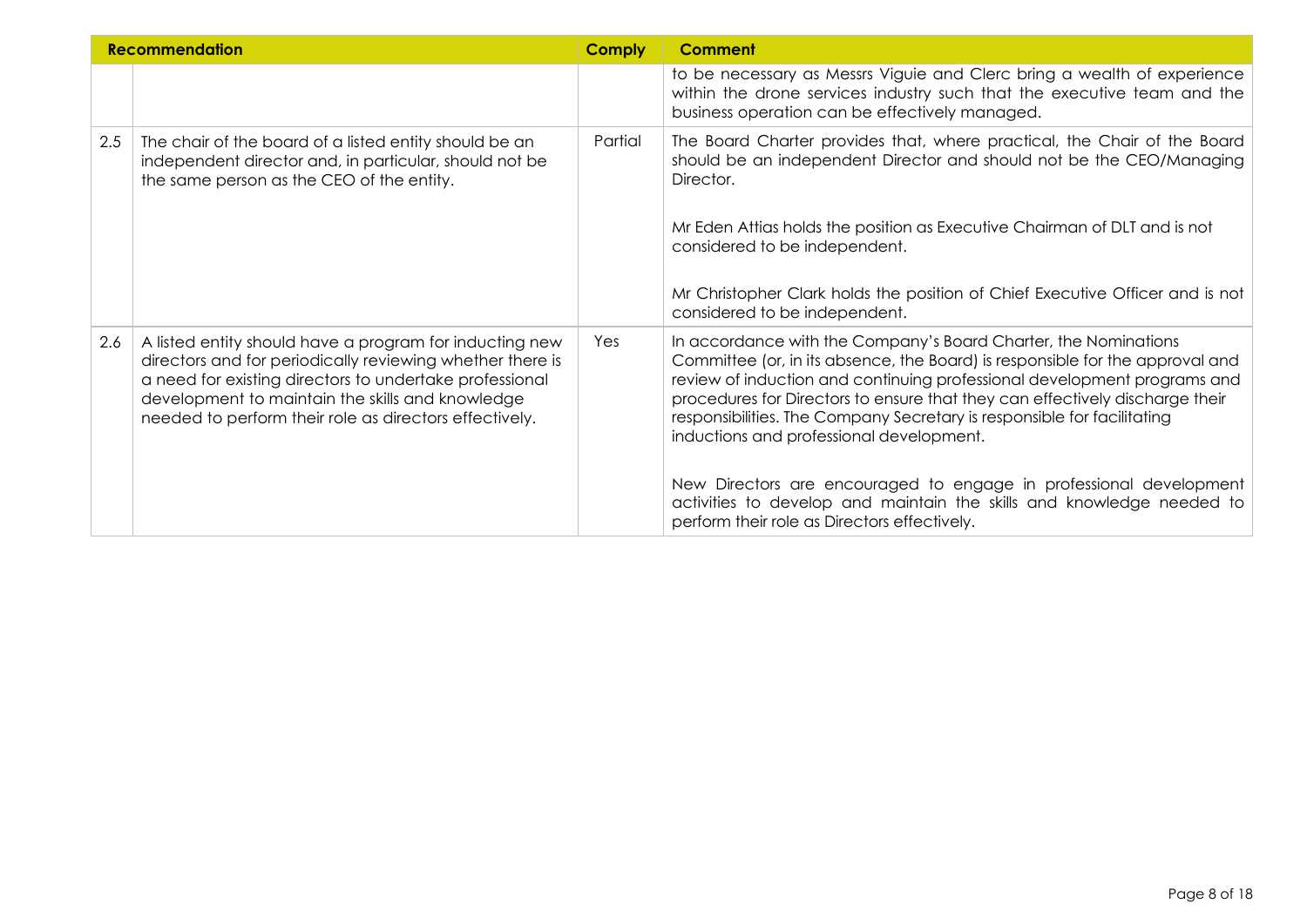|     | <b>Recommendation</b>                                                                                                                                                                                                                                       | <b>Comply</b> | <b>Comment</b>                                                                                                                                                                                                                                                                                                                                                                                         |
|-----|-------------------------------------------------------------------------------------------------------------------------------------------------------------------------------------------------------------------------------------------------------------|---------------|--------------------------------------------------------------------------------------------------------------------------------------------------------------------------------------------------------------------------------------------------------------------------------------------------------------------------------------------------------------------------------------------------------|
|     | Principle 3: Instil a culture of acting lawfully, ethically and responsibly                                                                                                                                                                                 |               |                                                                                                                                                                                                                                                                                                                                                                                                        |
|     | A listed entity should instil and continually reinforce a culture across the organisation of acting lawfully, ethically and responsibly.                                                                                                                    |               |                                                                                                                                                                                                                                                                                                                                                                                                        |
| 3.1 | A listed entity should articulate and disclose its values.                                                                                                                                                                                                  | Yes           | The Company outlines its values within its Code of Conduct Policy which<br>incude:                                                                                                                                                                                                                                                                                                                     |
|     |                                                                                                                                                                                                                                                             |               | a) to deliver maximum shareholder value through profitable growth and<br>the development of stable and sustainable projects whilst acting<br>lawfully, ethically and responsibly.                                                                                                                                                                                                                      |
|     |                                                                                                                                                                                                                                                             |               | b) to pursue operational and commercial excellence by using best<br>practice approaches in our decision-making process focusing on<br>continuous development, accountability and teamwork in all aspects<br>of our business. A key attribute to this approach is maintaining<br>responsible long-term management.                                                                                      |
|     |                                                                                                                                                                                                                                                             |               | c) to ensure our employees and business partners have the appropriate<br>skills and resources to perform their work effectively and efficiently and<br>that all stakeholders (including investors, customers, suppliers and<br>regulators) are aware of the Company's values and our intention to<br>uphold them.                                                                                      |
| 3.2 | A listed entity should:<br>have and disclose a code of conduct for its<br>$(\alpha)$<br>directors, senior executives and employees; and<br>ensure that the board or a committee of the<br>(b)<br>board is informed of any material breaches of that<br>code | Yes           | The Corporate Code of Conduct applies to all Directors, senior executives<br>and employees and is reviewed and updated as necessary to ensure it<br>reflects the highest standards of behaviour and professionalism and the<br>practices necessary to maintain confidence in the Company's integrity and<br>to take into account legal obligations and the reasonable expectations of<br>stakeholders. |
|     |                                                                                                                                                                                                                                                             |               | Material breaches of this Code of Conduct must be reported to the Board<br>or a committee of the Board.                                                                                                                                                                                                                                                                                                |
| 3.3 | A listed entity should:<br>have and disclose a whistleblower policy; and<br>(a)<br>ensure that the board or committee of the board<br>(b)                                                                                                                   | Yes           | The Company has adopted a Whistleblower Policy which is available on the<br>Company's website.                                                                                                                                                                                                                                                                                                         |
|     | is informed of any material incidents reported<br>under that policy.                                                                                                                                                                                        |               | The Policy includes that the Board will be informed of any material incidents<br>reported under the Policy as appropriate.                                                                                                                                                                                                                                                                             |
| 3.4 | A listed entity should:                                                                                                                                                                                                                                     | Yes           | The Company has adopted an Anti-Bribery and Anti-Corruption Policy.                                                                                                                                                                                                                                                                                                                                    |
|     | have and disclose an anti-bribery and corruption<br>(a)<br>policy; and                                                                                                                                                                                      |               |                                                                                                                                                                                                                                                                                                                                                                                                        |
|     | ensure that the board or committee of the board<br>(b)<br>is informed of any material breaches of that policy                                                                                                                                               |               | The Policy includes that the Board will be informed of any material breaches<br>of that Policy as appropriate.                                                                                                                                                                                                                                                                                         |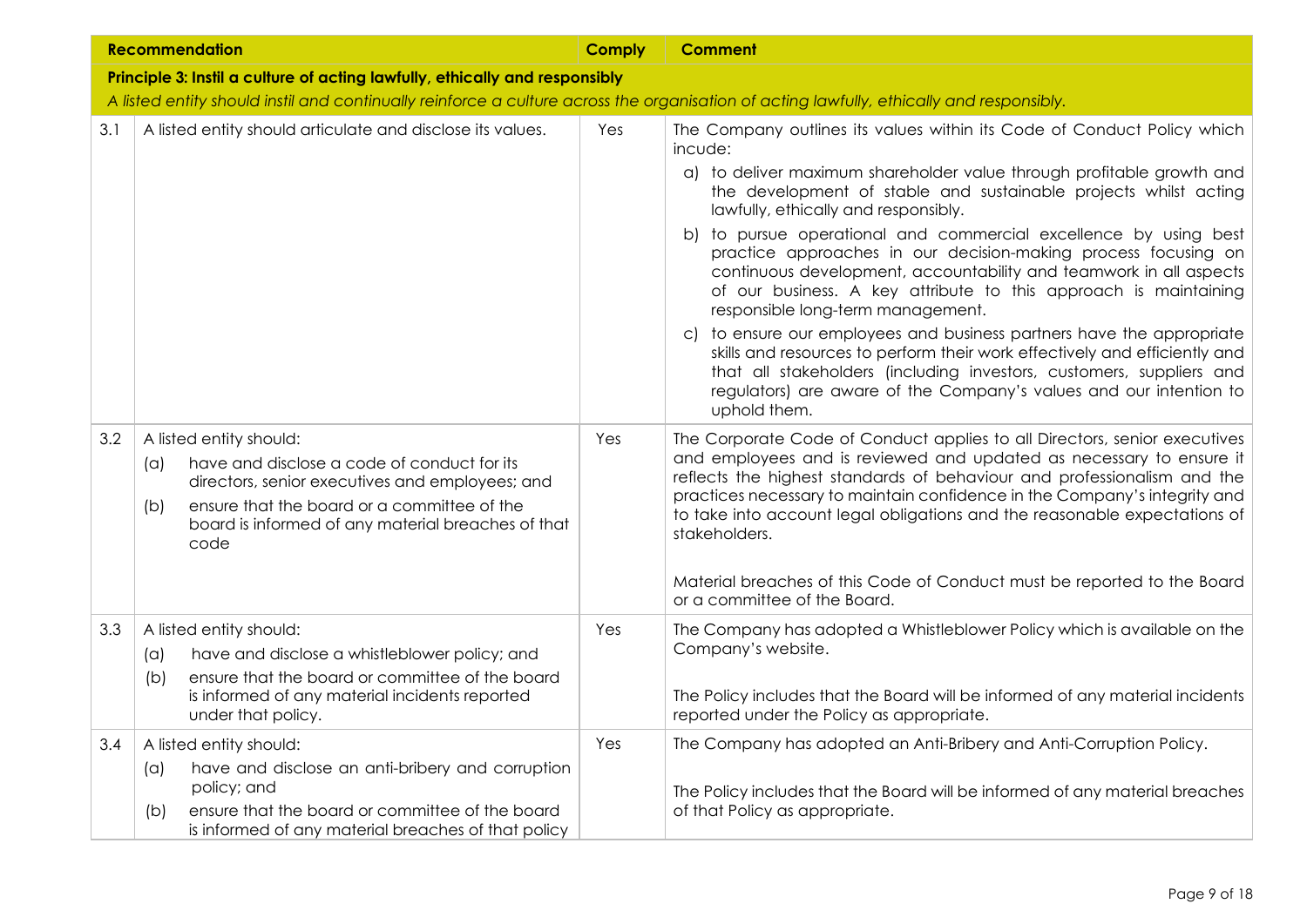|     | <b>Recommendation</b>                                                                                                                                                                                                                                                                                                                                                                                                                                                                                                                                                                                                                                                                                                                                                                                                                                                                                                                                                                                         | <b>Comply</b> | <b>Comment</b>                                                                                                                                                                                                                                                                                                                                                                                                                                                                                                                                                                                                                                                                                                                                                                                                                                                                                                                                                                                                                                                                                                                                                                                                                                                                                                                                                                                                                             |
|-----|---------------------------------------------------------------------------------------------------------------------------------------------------------------------------------------------------------------------------------------------------------------------------------------------------------------------------------------------------------------------------------------------------------------------------------------------------------------------------------------------------------------------------------------------------------------------------------------------------------------------------------------------------------------------------------------------------------------------------------------------------------------------------------------------------------------------------------------------------------------------------------------------------------------------------------------------------------------------------------------------------------------|---------------|--------------------------------------------------------------------------------------------------------------------------------------------------------------------------------------------------------------------------------------------------------------------------------------------------------------------------------------------------------------------------------------------------------------------------------------------------------------------------------------------------------------------------------------------------------------------------------------------------------------------------------------------------------------------------------------------------------------------------------------------------------------------------------------------------------------------------------------------------------------------------------------------------------------------------------------------------------------------------------------------------------------------------------------------------------------------------------------------------------------------------------------------------------------------------------------------------------------------------------------------------------------------------------------------------------------------------------------------------------------------------------------------------------------------------------------------|
|     | Principle 4: Safeguard the integrity of corporate reports                                                                                                                                                                                                                                                                                                                                                                                                                                                                                                                                                                                                                                                                                                                                                                                                                                                                                                                                                     |               |                                                                                                                                                                                                                                                                                                                                                                                                                                                                                                                                                                                                                                                                                                                                                                                                                                                                                                                                                                                                                                                                                                                                                                                                                                                                                                                                                                                                                                            |
|     | A listed entity should have appropriate processes to verify the integrity of its corporate reports.                                                                                                                                                                                                                                                                                                                                                                                                                                                                                                                                                                                                                                                                                                                                                                                                                                                                                                           |               |                                                                                                                                                                                                                                                                                                                                                                                                                                                                                                                                                                                                                                                                                                                                                                                                                                                                                                                                                                                                                                                                                                                                                                                                                                                                                                                                                                                                                                            |
| 4.1 | A Board of a listed entity should:<br>have an audit committee which:<br>$(\alpha)$<br>has at least three members, all of whom are<br>(1)<br>non-executive directors and a majority of<br>whom are independent directors; and<br>(2)<br>is chaired by an independent director, who<br>is not the chair of the board.<br>and disclose<br>the charter of the committee;<br>(3)<br>the relevant qualifications and experience<br>(4)<br>of the members of the committee; and<br>in relation to each reporting period, the<br>(5)<br>number of times the committee met<br>throughout the period and the individual<br>attendances of the members at those<br>meetings; or<br>if it does not have and audit committee, disclose<br>(b)<br>that fact and the processes it employs that<br>independently verify and safeguard the integrity<br>of its corporate reporting, including the processes<br>for the appointment and removal of the external<br>auditor and the rotation of the audit engagement<br>partner. | Yes           | The Company does not have an Audit Committee. The Board has adopted<br>an Audit and Risk Committee Charter, which provides for the creation of an<br>Audit and Risk Committee. The Audit and Risk Committee (if it is considered<br>it will benefit the Company), must be established with at least three<br>members, all of whom must be independent Directors, and which must be<br>chaired by an independent Director who is not the Chair.<br>The Board considers that the Company will not currently benefit from the<br>establishment of an Audit and Risk Committee. In accordance with the<br>Company's Board Charter, the Board carries out the duties that would<br>ordinarily be carried out by the Audit Committee under the Audit and Risk<br>Committee Charter, including the following processes to independently<br>verify and safeguard the integrity of its financial reporting, including the<br>processes for the appointment and removal of the external auditor and the<br>rotation of the audit engagement partner:<br>a) the Board devotes time at Board meetings to fulfilling the roles and<br>responsibilities associated with maintaining the Company's internal<br>audit function and arrangements with external auditors; and<br>b) all members of the Board are involved in the Company's audit<br>function to ensure the proper maintenance of the entity and the<br>integrity of all financial reporting. |
| 4.2 | The board of a listed entity should, before it approves the<br>entity's financial statements for a financial period,<br>receive from its CEO and CFO a declaration that, in their<br>opinion, the financial records of the entity have been<br>properly maintained and that the financial statements<br>comply with the appropriate accounting standards and<br>give a true and fair view of the financial position and<br>performance of the entity and that the opinion has been<br>formed on the basis of a sound system of risk<br>management and internal control which is operating<br>effectively.                                                                                                                                                                                                                                                                                                                                                                                                     | Yes           | The Board, before it approves the entity's financial statements for a financial<br>period, receives from its CEO and CFO a declaration provided in<br>accordance with Section 295A of the Corporations Act that, in their opinion,<br>the financial records of the entity have been properly maintained and that<br>the financial statements comply with the appropriate accounting standards<br>and give a true and fair view of the financial position and performance of<br>the entity and that the opinion has been formed on the basis of a sound<br>system of risk management and internal control which is operating<br>effectively.                                                                                                                                                                                                                                                                                                                                                                                                                                                                                                                                                                                                                                                                                                                                                                                                |
| 4.3 | A listed entity should disclose its process to verify the<br>integrity of any periodic corporate report it releases to<br>the market that is not audited or reviewed by an                                                                                                                                                                                                                                                                                                                                                                                                                                                                                                                                                                                                                                                                                                                                                                                                                                    | Yes           | In reviewing the quarterly cashflow reports and prior to the lodgement with<br>the ASX, the following process has been adopted:<br>cash transactions for the quarter are provided by the accountant to the                                                                                                                                                                                                                                                                                                                                                                                                                                                                                                                                                                                                                                                                                                                                                                                                                                                                                                                                                                                                                                                                                                                                                                                                                                 |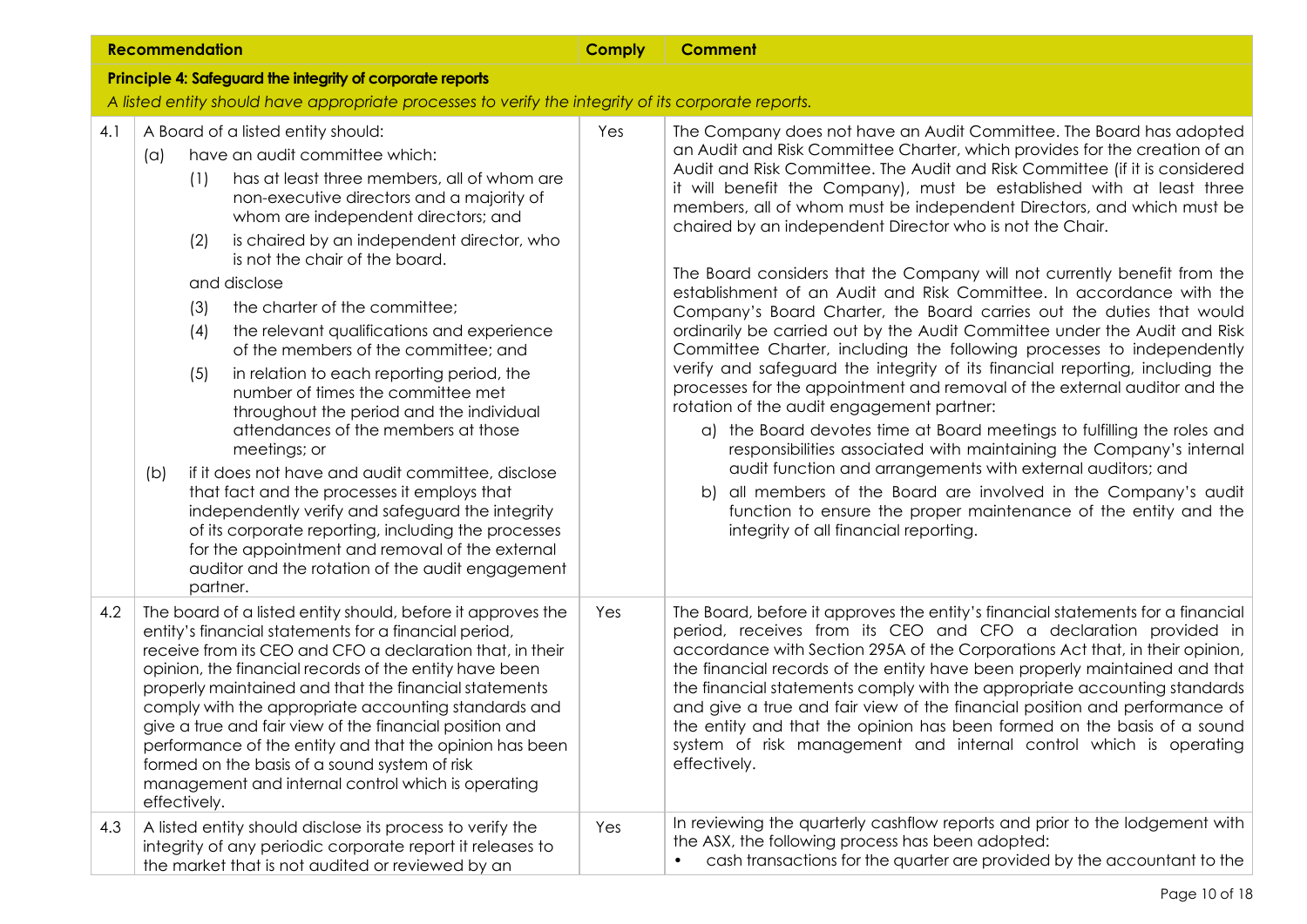| <b>Recommendation</b> |                   | <b>Comply</b> | <b>Comment</b>                                                                                                                                                                                                                                                                                                                                                                                   |
|-----------------------|-------------------|---------------|--------------------------------------------------------------------------------------------------------------------------------------------------------------------------------------------------------------------------------------------------------------------------------------------------------------------------------------------------------------------------------------------------|
|                       | external auditor. |               | <b>Chief Financial Officer;</b><br>cash transactions are matched against the bank statements; and<br>consolidated quarterly figures are compiled and verified by the CFO<br>and CEO.<br>A declaration is then provided by the CEO and CFO to the Board noting<br>compliance with section 286 of the Corporations Act 2001, the appropriate<br>accounting standards and with Listing Rule 19.11A. |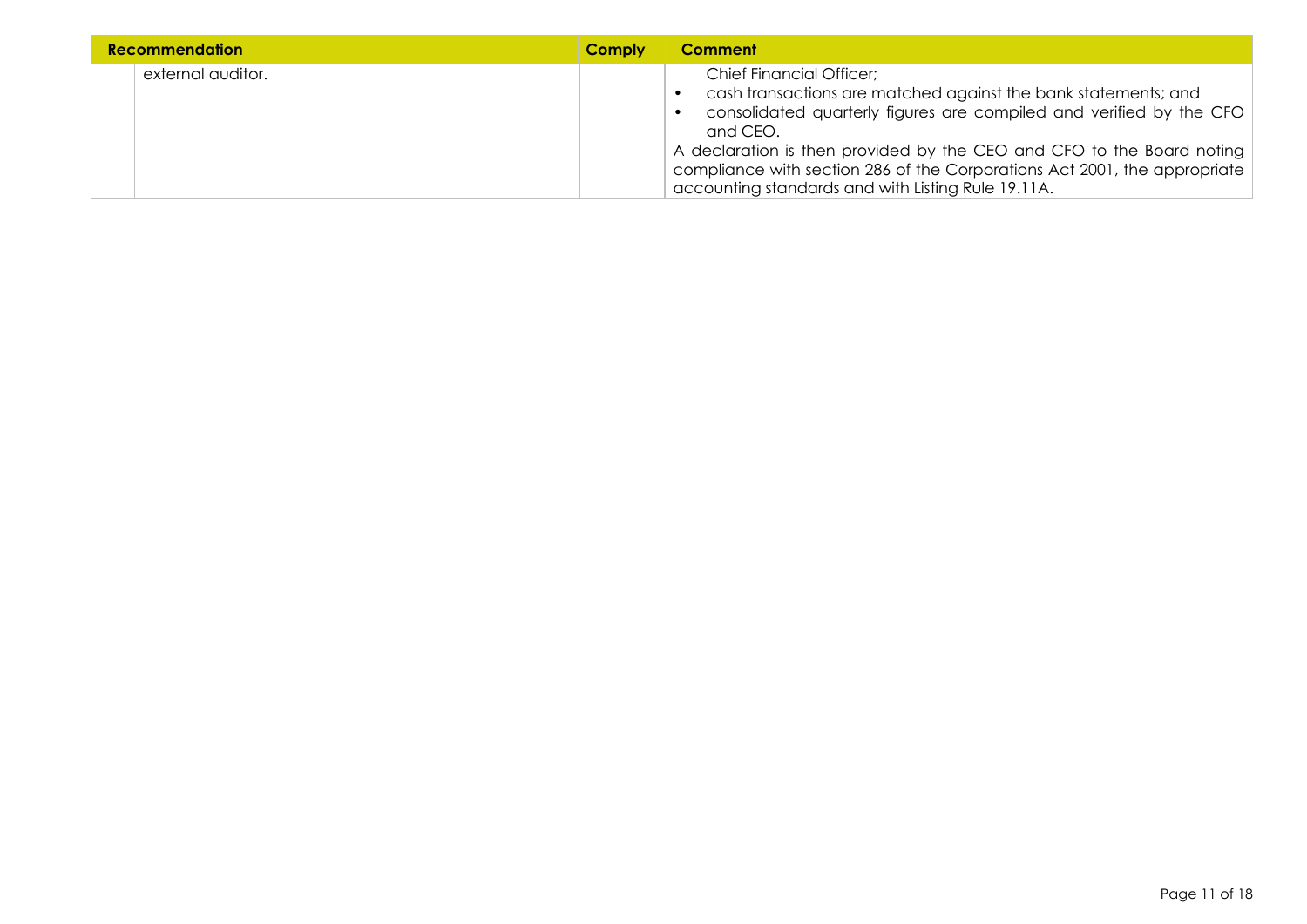|     | <b>Recommendation</b>                                                                                                                                                                                             | <b>Comply</b> | <b>Comment</b>                                                                                                                                                                                                                                                                                                                                                                                                                                                                                                                                                                                                                                                                                                                                                                                                                                                                                                                                                                                                                                                       |
|-----|-------------------------------------------------------------------------------------------------------------------------------------------------------------------------------------------------------------------|---------------|----------------------------------------------------------------------------------------------------------------------------------------------------------------------------------------------------------------------------------------------------------------------------------------------------------------------------------------------------------------------------------------------------------------------------------------------------------------------------------------------------------------------------------------------------------------------------------------------------------------------------------------------------------------------------------------------------------------------------------------------------------------------------------------------------------------------------------------------------------------------------------------------------------------------------------------------------------------------------------------------------------------------------------------------------------------------|
|     | Principle 5: Make fimely and balanced disclosure                                                                                                                                                                  |               |                                                                                                                                                                                                                                                                                                                                                                                                                                                                                                                                                                                                                                                                                                                                                                                                                                                                                                                                                                                                                                                                      |
|     | on the price or value of its securities                                                                                                                                                                           |               | A listed entity should make timely and balanced disclosure of all matters concerning it that a reasonable person would expect to have a material effect                                                                                                                                                                                                                                                                                                                                                                                                                                                                                                                                                                                                                                                                                                                                                                                                                                                                                                              |
| 5.1 | A listed entity should have and disclose a written policy<br>for complying with its continuous disclosure obligations<br>under listing rule 3.1.                                                                  | Yes           | The Company has in place a Continuous Disclosure Policy which outlines the<br>policy surrounding information disclosure and the relevant procedures. The<br>focus of these procedures is on continuous disclosure compliance and<br>improving access to information for investors.<br>The Company Secretary is responsible for overseeing and co-ordinating<br>disclosure of information to the relevant stock exchanges and shareholders;<br>and providing guidance to Directors and employees on disclosure<br>requirements and procedures.<br>Under the terms of the Continuous Disclosure Policy, the Managing Director<br>is primarily responsible for making decisions about what information will be<br>disclosed to the ASX. Approval is sought from the Board on all significant<br>matters. Price sensitive information is publicly released through ASX before it is<br>disclosed to shareholders and market participants. Distribution of other<br>information to shareholders and market participants is also managed through<br>disclosure to the ASX. |
|     |                                                                                                                                                                                                                   |               | Information is posted on the Company's website after the ASX confirms an<br>announcement has been made, with the aim of making the information<br>readily accessible to the widest audience.                                                                                                                                                                                                                                                                                                                                                                                                                                                                                                                                                                                                                                                                                                                                                                                                                                                                         |
| 5.2 | A listed entity should ensure that its board receives<br>copies of all material market announcements promptly<br>after they have been made.                                                                       | Yes           | All material market announcements are circulated to and reviewed by all<br>members of the Board. The Board receives a copy of all material market<br>announcements promptly after they have been made.<br>All announcements are clearly noted as to the authorising officer and in<br>general, all announcements are authorised for release by the Board.                                                                                                                                                                                                                                                                                                                                                                                                                                                                                                                                                                                                                                                                                                            |
| 5.3 | A listed entity that gives a new and substantive investor<br>or analyst presentation should release a copy of the<br>presentation materials on the ASX Market<br>Announcements Platform ahead of the presentation | Yes           | The Company's Continuous Disclosure Policy provides that any new and<br>substantive investor or analyst presentation will be released on the ASX<br>market announcements platform ahead of the presentation.                                                                                                                                                                                                                                                                                                                                                                                                                                                                                                                                                                                                                                                                                                                                                                                                                                                         |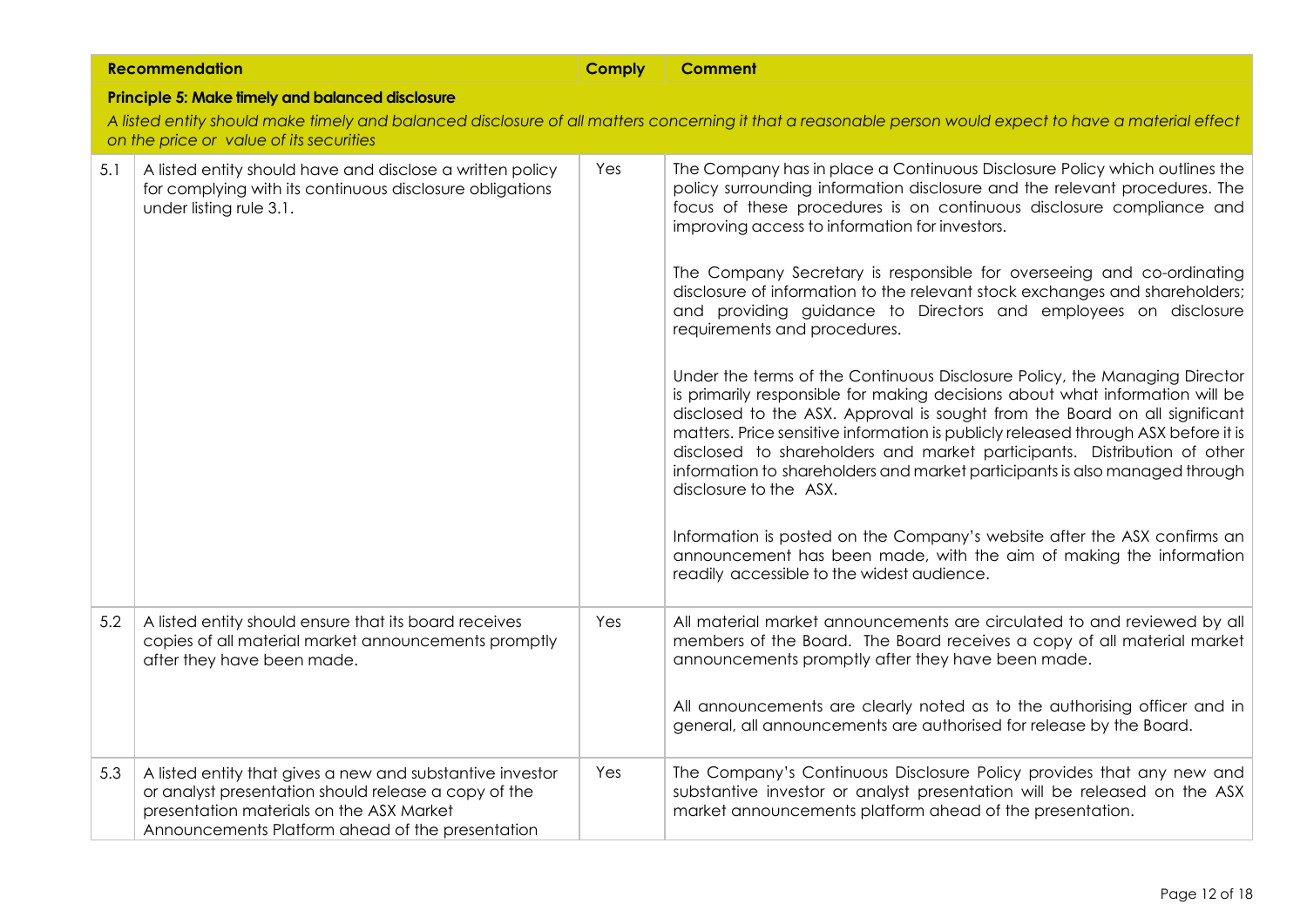|     | <b>Recommendation</b>                                                                                                            | <b>Comply</b> | <b>Comment</b>                                                                                                                                                                                              |
|-----|----------------------------------------------------------------------------------------------------------------------------------|---------------|-------------------------------------------------------------------------------------------------------------------------------------------------------------------------------------------------------------|
|     | Principle 6: Respect the rights of security holders                                                                              |               |                                                                                                                                                                                                             |
|     | effectively                                                                                                                      |               | A listed entity should provide its security holders with appropriate information and facilities to allow them to exercise their rights as security holders                                                  |
| 6.1 | A listed entity should provide information about itself<br>and its governance to investors via its website.                      | Yes           | The Company's full corporate governance practices and policies are set out<br>on the on the Company's website.                                                                                              |
| 6.2 | A listed entity should have an investor relations<br>program that facilitates effective two-way<br>communication with investors. | Yes           | The Board of the Company aims to ensure that the shareholders are<br>informed of all major developments affecting the Company's state of<br>affairs and to facilitate two-way communication with investors. |
|     |                                                                                                                                  |               | The Company's Shareholder Communications Strategy sets out that<br>information is communicated and the manner by which it is communicated to<br>shareholders, namely through:                               |
|     |                                                                                                                                  |               | (a) the Annual Report delivered by post or via email (if requested by the<br>shareholder) and which is also released to ASX and placed on the<br>Company's website;                                         |
|     |                                                                                                                                  |               | (b) the half yearly report which is released to ASX and also placed on the<br>Company's website;                                                                                                            |
|     |                                                                                                                                  |               | (c) the quarterly reports which are released to ASX and also placed on<br>the Company's website;                                                                                                            |
|     |                                                                                                                                  |               | (d) disclosures and announcements made to the ASX, copies of which are<br>placed on the Company's website;                                                                                                  |
|     |                                                                                                                                  |               | (e) notices and explanatory statements of Annual General Meetings<br>(AGM) and General Meetings (GM), copies of which are released to<br>ASX and placed on the Company's website;                           |
|     |                                                                                                                                  |               | the Chairman of the Board's address and the Managing Director's<br>(f)<br>address made at the AGMs and the GMs, copies of which are<br>released to ASX and placed on the Company's website;                 |
|     |                                                                                                                                  |               | (g) the Company's website on which the Company posts all<br>announcements which it makes to the ASX as well as materials<br>distributed at investor or analyst presentations; and                           |
|     |                                                                                                                                  |               | (h) the auditor's lead engagement partner being present at the AGM to<br>answer questions from shareholders about the conduct of the audit<br>and the preparation and content of the auditor's report.      |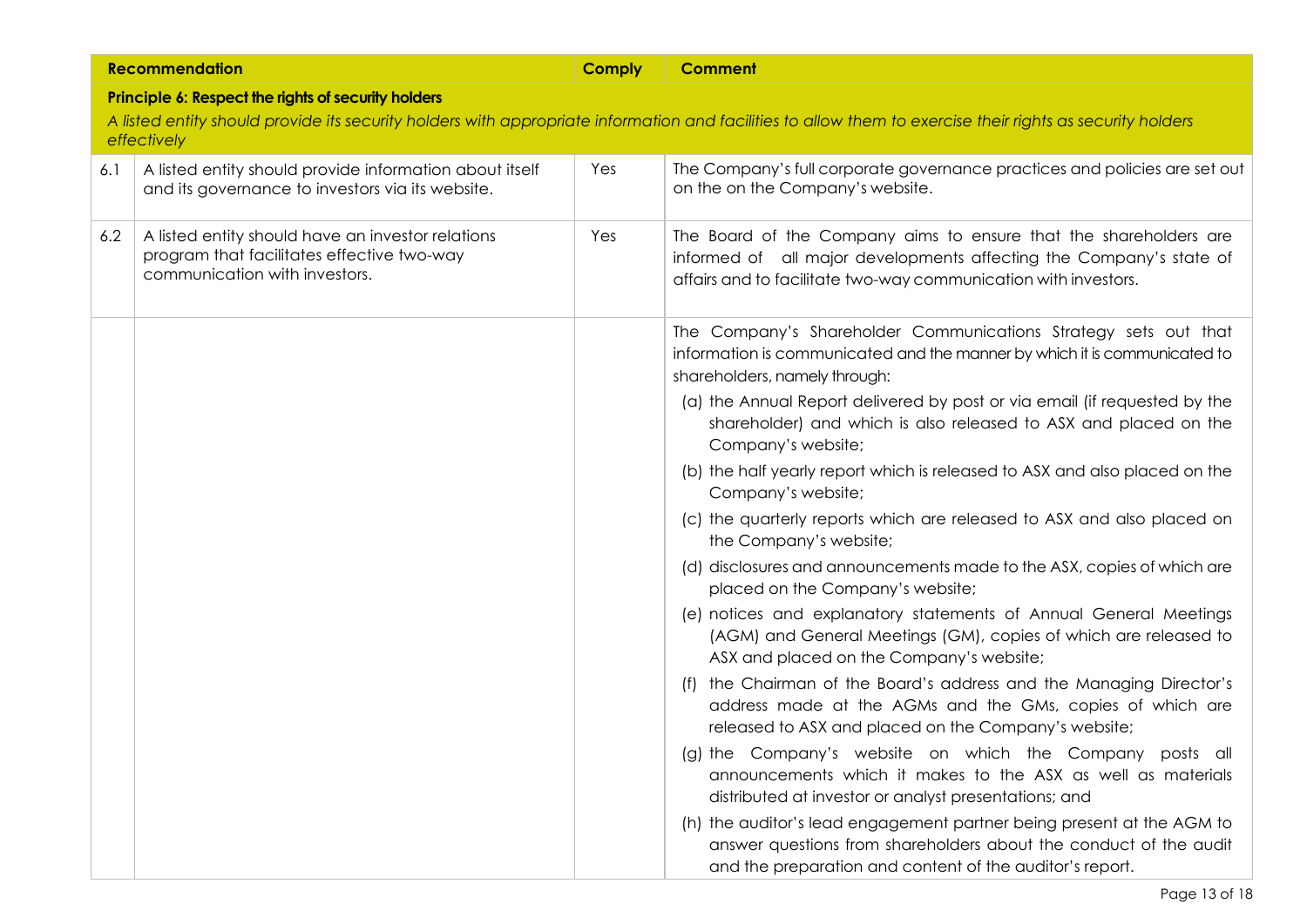| <b>Recommendation</b> |                                                                                                                                                                                   | <b>Comply</b> | <b>Comment</b>                                                                                                                                                                                                                                                                                                               |
|-----------------------|-----------------------------------------------------------------------------------------------------------------------------------------------------------------------------------|---------------|------------------------------------------------------------------------------------------------------------------------------------------------------------------------------------------------------------------------------------------------------------------------------------------------------------------------------|
| 6.3                   | A listed entity should disclose how it facilitates and<br>encourages participation at meetings of security<br>holders.                                                            | Yes           | Shareholders are encouraged to attend and participate in general<br>meetings. Accordingly, meetings are held during normal business hours<br>using appropriate technology to facilitate the meeting and at a location<br>considered to be most convenient for the greatest possible number of<br>shareholders to attend.     |
| 6.4                   | A listed entity should ensure that all substantive<br>resolutions at a meeting of security holders are decided<br>by a poll rather than by a show of hands.                       | Yes           | The Company's Shareholder Communication Strategy provides that all<br>substantive resolutions at shareholder meetings will be decided by a poll<br>rather than a show of hands.                                                                                                                                              |
| 6.5                   | A listed entity should give security holders the option to<br>receive communications from, and send<br>communications to, the entity and its security registry<br>electronically. | Yes           | The Company's register is maintained by a professional security registry,<br>Automic Pty Ltd (Automic). Shareholders are able to communicate with<br>the Company and Automic via email and can register to receive<br>communications and shareholder materials from the Company via its<br>security registry electronically. |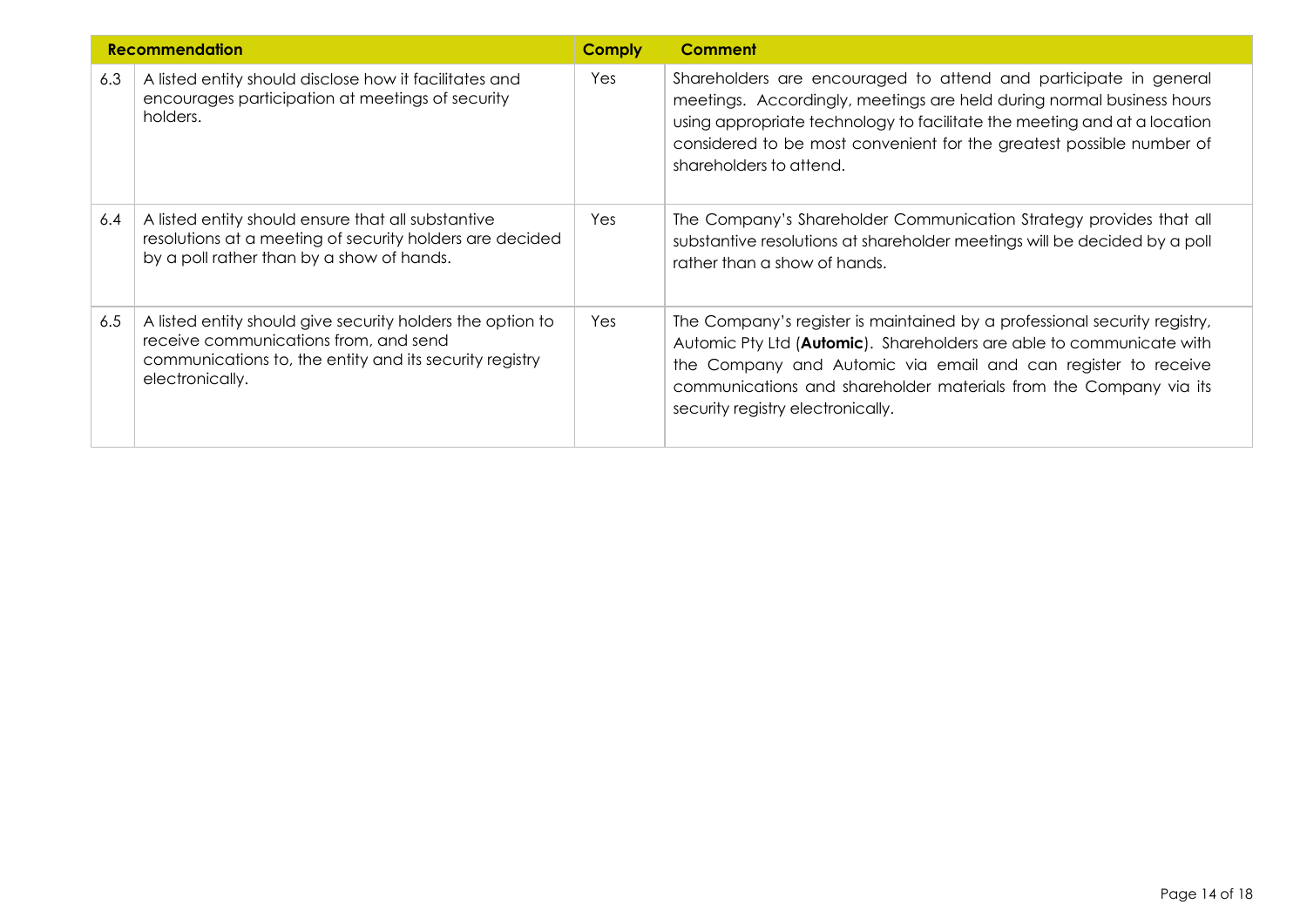| <b>Recommendation</b> |                                                                                                                                                                                                                                                                                                                                                                                                                                                                                                                                                                                                                                                                                                                                                                | <b>Comply</b> | <b>Comment</b>                                                                                                                                                                                                                                                                                                                                                                                                                                                                                                                                                                                                                                                                                                                                                                                                                                                                                                                                                                                                                                                                                                                                       |  |
|-----------------------|----------------------------------------------------------------------------------------------------------------------------------------------------------------------------------------------------------------------------------------------------------------------------------------------------------------------------------------------------------------------------------------------------------------------------------------------------------------------------------------------------------------------------------------------------------------------------------------------------------------------------------------------------------------------------------------------------------------------------------------------------------------|---------------|------------------------------------------------------------------------------------------------------------------------------------------------------------------------------------------------------------------------------------------------------------------------------------------------------------------------------------------------------------------------------------------------------------------------------------------------------------------------------------------------------------------------------------------------------------------------------------------------------------------------------------------------------------------------------------------------------------------------------------------------------------------------------------------------------------------------------------------------------------------------------------------------------------------------------------------------------------------------------------------------------------------------------------------------------------------------------------------------------------------------------------------------------|--|
|                       | <b>Principle 7: Recognise and manage risk</b>                                                                                                                                                                                                                                                                                                                                                                                                                                                                                                                                                                                                                                                                                                                  |               |                                                                                                                                                                                                                                                                                                                                                                                                                                                                                                                                                                                                                                                                                                                                                                                                                                                                                                                                                                                                                                                                                                                                                      |  |
|                       | A listed entity should establish a sound risk management framework and periodically review the effectiveness of that framework.                                                                                                                                                                                                                                                                                                                                                                                                                                                                                                                                                                                                                                |               |                                                                                                                                                                                                                                                                                                                                                                                                                                                                                                                                                                                                                                                                                                                                                                                                                                                                                                                                                                                                                                                                                                                                                      |  |
| 7.1                   | The board of a listed entity should:<br>have a committee or committees to oversee risk,<br>(a)<br>each of which:<br>has at least three members, a majority of<br>(1)<br>whom are independent directors; and<br>is chaired by an independent director,<br>(2)<br>and disclose:<br>the charter of the committee;<br>(3)<br>the members of the committee; and<br>(4)<br>(5)<br>as at the end of each reporting period, the<br>number of times the committee met<br>throughout the period and the individual<br>attendances of the members at those<br>meetings; or<br>if it does not have a risk committee or committees<br>(b)<br>that satisfy (a), disclose that fact and the<br>processes it employs for overseeing the entity's<br>risk management framework. | Yes           | The Company does not have a Risk Committee. The Board has adopted an<br>Audit and Risk Committee Charter, which provides for the creation of an<br>Audit and Risk Committee.<br>The Audit and Risk Committee (if it is considered it will benefit the Company),<br>must be established with at least three members, a majority of whom are<br>independent Directors, and which must be chaired by an independent<br>director. The Board considers that the Company will not currently benefit<br>from the establishment of an Audit and Risk Committee.<br>In accordance with the Company's Board Charter, the Board carries out the<br>duties that would ordinarily be carried out by the Audit and Risk Committee<br>under the Audit and Risk Committee Charter and the Risk Management<br>Policy, including the following processes to oversee the entity's risk<br>management framework:<br>a) the Board devotes time at its Board meetings to fulfill the roles and<br>responsibilities associated with overseeing risk and maintaining the<br>entity's risk management framework and associated internal<br>compliance and control procedures. |  |
| 7.2                   | The board or a committee of the board should:<br>(a) review the entity's risk management framework at<br>least annually to satisfy itself that it continues to be<br>sound and that the entity is operating with due<br>regard to the risk appetite set by the board; and<br>disclose, in relation to each reporting period,<br>(b)<br>whether such a review has taken place.                                                                                                                                                                                                                                                                                                                                                                                  | Yes           | The Company has identified key risks within the business. In the ordinary<br>course of business, management monitors and manages those risks. The<br>responsibility for undertaking and assessing risk management and internal<br>control effectiveness is delegated to management. Management is required<br>to assess risk management and associated internal compliance and control<br>procedures and report back to the Board quarterly.<br>Key operational and financial risks are presented to and reviewed by the<br>Board at regular intervals.                                                                                                                                                                                                                                                                                                                                                                                                                                                                                                                                                                                              |  |
| 7.3                   | A listed entity should disclose:<br>(a) if it has an internal audit function, how the function<br>is structured and what role it performs; or<br>if it does not have an internal audit function, that<br>(b)<br>fact and the processes it employs for evaluating<br>and continually improving the effectiveness of its<br>governance, risk management and internal control<br>processes.                                                                                                                                                                                                                                                                                                                                                                       | Yes           | The Company does not have an internal audit function. Management, in<br>conjunction with the Board, oversees the Company's risk management<br>systems, practices and procedures to ensure effective risk identification and<br>management and compliance with internal guidelines and external<br>requirements.<br>The Board, in conjunction with the CEO and CFO discusses risk management<br>and control procedures on a regular basis.                                                                                                                                                                                                                                                                                                                                                                                                                                                                                                                                                                                                                                                                                                            |  |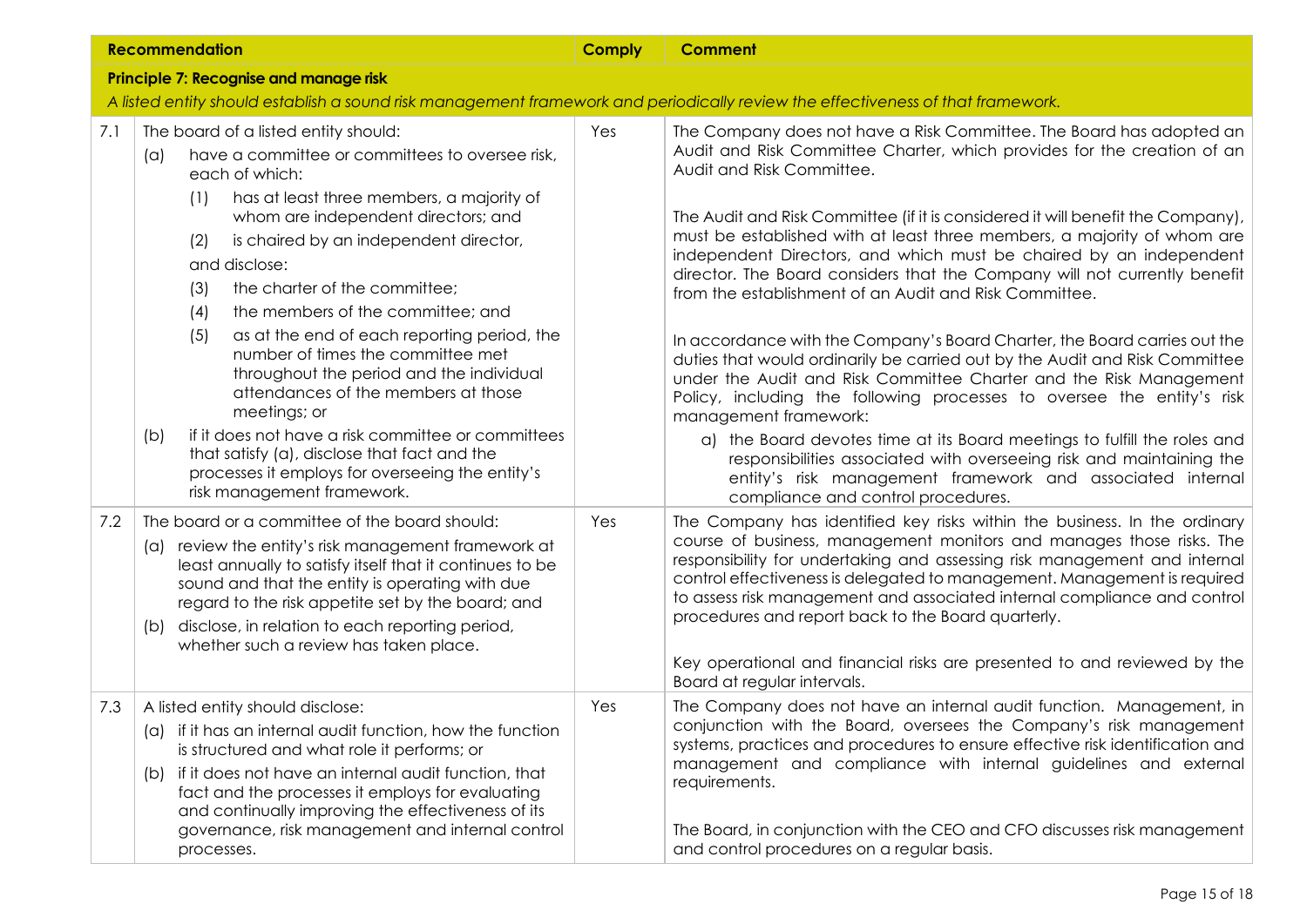| <b>Recommendation</b> |                                                                                                                                                                                            | <b>Comply</b> | Comment                                                                                                                        |
|-----------------------|--------------------------------------------------------------------------------------------------------------------------------------------------------------------------------------------|---------------|--------------------------------------------------------------------------------------------------------------------------------|
| $\sqrt{.4}$           | A listed entity should disclose whether it has any<br>material exposure to economic, environmental or social<br>risks and, if it does, how it manages or intends to<br>manage those risks. | Yes           | The Company has a policy of disclosing any material exposures within its<br>annual report and how it would manage those risks. |
|                       |                                                                                                                                                                                            |               | The Company does not have any material exposure to economic,<br>environmental or social risks.                                 |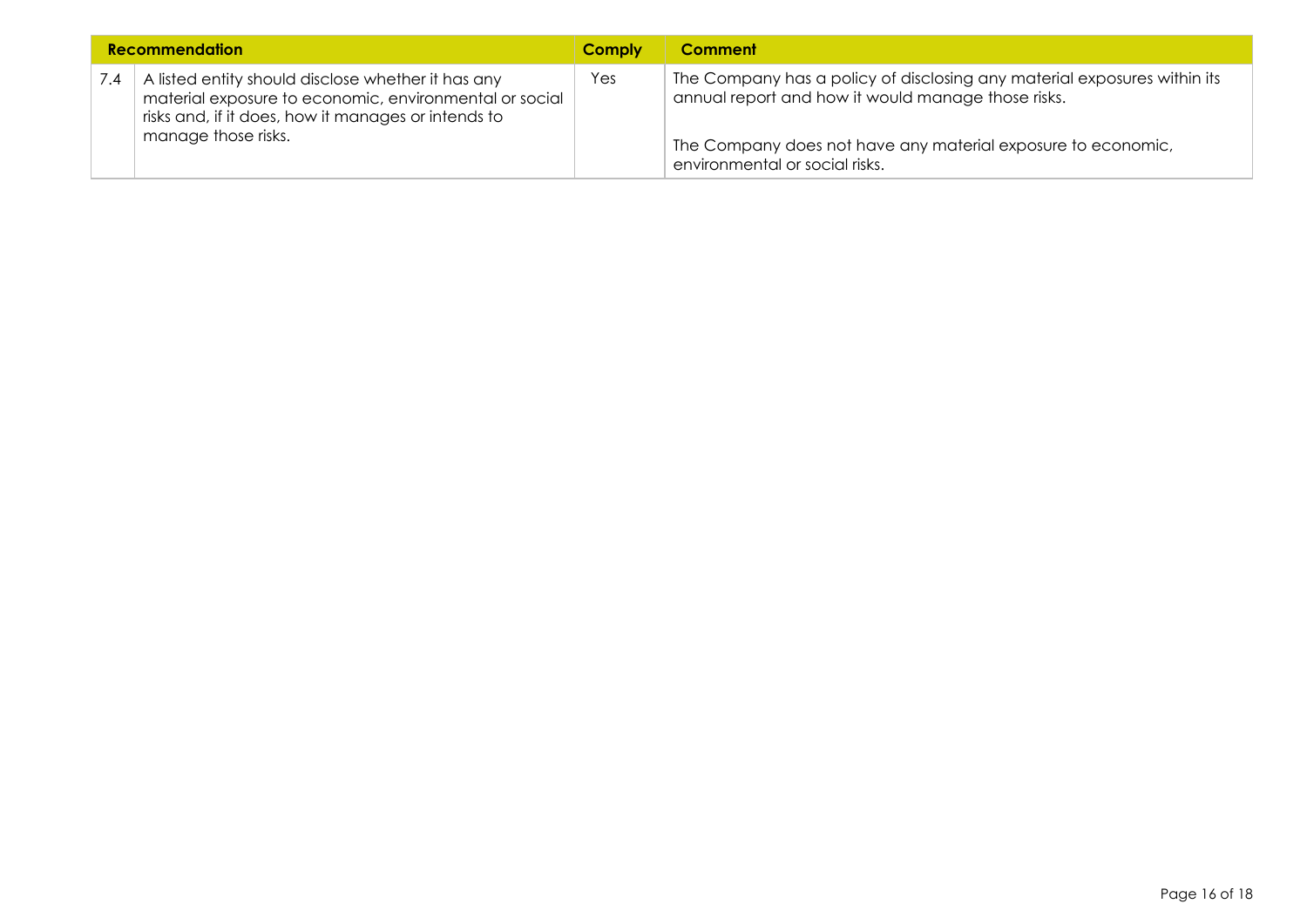|                                                                                                                                                                                                                                                                                                                                                                                                    | <b>Recommendation</b>                                                                                                                                                                                                                                                                                                                                                                                                                                                                                                                                                                                                                                                                                                                                                                                                            | <b>Comply</b> | <b>Comment</b>                                                                                                                                                                                                                                                                                                                                                                                                                                                                                                                                                                                                                                                                                                                                                                                                                                                                                                                                                                                                                                                                                                                                                                                                                                                                                                                                                                                                                       |
|----------------------------------------------------------------------------------------------------------------------------------------------------------------------------------------------------------------------------------------------------------------------------------------------------------------------------------------------------------------------------------------------------|----------------------------------------------------------------------------------------------------------------------------------------------------------------------------------------------------------------------------------------------------------------------------------------------------------------------------------------------------------------------------------------------------------------------------------------------------------------------------------------------------------------------------------------------------------------------------------------------------------------------------------------------------------------------------------------------------------------------------------------------------------------------------------------------------------------------------------|---------------|--------------------------------------------------------------------------------------------------------------------------------------------------------------------------------------------------------------------------------------------------------------------------------------------------------------------------------------------------------------------------------------------------------------------------------------------------------------------------------------------------------------------------------------------------------------------------------------------------------------------------------------------------------------------------------------------------------------------------------------------------------------------------------------------------------------------------------------------------------------------------------------------------------------------------------------------------------------------------------------------------------------------------------------------------------------------------------------------------------------------------------------------------------------------------------------------------------------------------------------------------------------------------------------------------------------------------------------------------------------------------------------------------------------------------------------|
| Principle 8: Remunerate fairly and responsibly<br>A listed entity should pay director remuneration sufficient to attract and retain high quality directors and design its executive remuneration to attract,<br>retain and motivate high quality senior executives and to align their interests with the creation of value for security holders and with the entity's values<br>and risk appetite. |                                                                                                                                                                                                                                                                                                                                                                                                                                                                                                                                                                                                                                                                                                                                                                                                                                  |               |                                                                                                                                                                                                                                                                                                                                                                                                                                                                                                                                                                                                                                                                                                                                                                                                                                                                                                                                                                                                                                                                                                                                                                                                                                                                                                                                                                                                                                      |
| 8.1                                                                                                                                                                                                                                                                                                                                                                                                | The board of a listed entity should:<br>have a remuneration committee which:<br>$(\alpha)$<br>has at least three members, a majority of<br>(1)<br>whom are independent directors; and<br>is chaired by an independent director,<br>(2)<br>and disclose:<br>the charter of the committee;<br>(3)<br>the members of the committee; and<br>(4)<br>(5)<br>as at the end of each reporting period, the<br>number of times the committee met<br>throughout the period and the individual<br>attendances of the members at those<br>meetings; or<br>if it does not have a remuneration committee,<br>(b)<br>disclose that fact and the processes it employs for<br>setting the level and composition of remuneration<br>for directors and senior executives and ensuring<br>that such remuneration is appropriate and not<br>excessive. | Yes           | The Company does not have a Remuneration Committee. The Board has<br>adopted Remuneration Committee Charter, which provides for the creation<br>of an Remuneration Committee. The Remuneration Committee (if it is<br>considered it will benefit the Company), must be established with at least<br>three members, a majority being independent non-executive Directors, and<br>which must be chaired by an independent director who will be appointed<br>by the Board.<br>The Board considers that the Company will not currently benefit from the<br>establishment of a Remuneration Committee. In accordance with the<br>Company's Board Charter, the Board carries out the duties that would<br>ordinarily be carried out by the Remuneration Committee under the<br>Remuneration Committee Charter, including the following processes to set<br>the level and composition of remuneration for Directors and senior<br>executives and ensuring that such remuneration is appropriate and not<br>excessive:<br>a) the Board devotes time at appropriate Board meetings to assess the<br>level and composition of remuneration for Directors and senior<br>executives;<br>b) items that are usually required to be discussed by a remuneration<br>committee are marked as separate agenda items at Board meetings<br>when required; and<br>the Board may seek external advice and benchmarking to inform<br>C)<br>their decisions. |
| 8.2                                                                                                                                                                                                                                                                                                                                                                                                | A listed entity should separately disclose its policies and<br>practices regarding the remuneration of non-executive<br>directors and the remuneration of executive directors<br>and other senior executives.                                                                                                                                                                                                                                                                                                                                                                                                                                                                                                                                                                                                                    | Yes           | The Company discloses in the Remuneration Report contained within its<br>Annual Report details of its remuneration policies and practices and the<br>remuneration paid to non-executive directors, executive directors and other<br>key management personnel.<br>The maximum aggregate annual remuneration payable to non-executive<br>directors is set by shareholders in general meeting in accordance with the<br>Company's Constitution.                                                                                                                                                                                                                                                                                                                                                                                                                                                                                                                                                                                                                                                                                                                                                                                                                                                                                                                                                                                         |